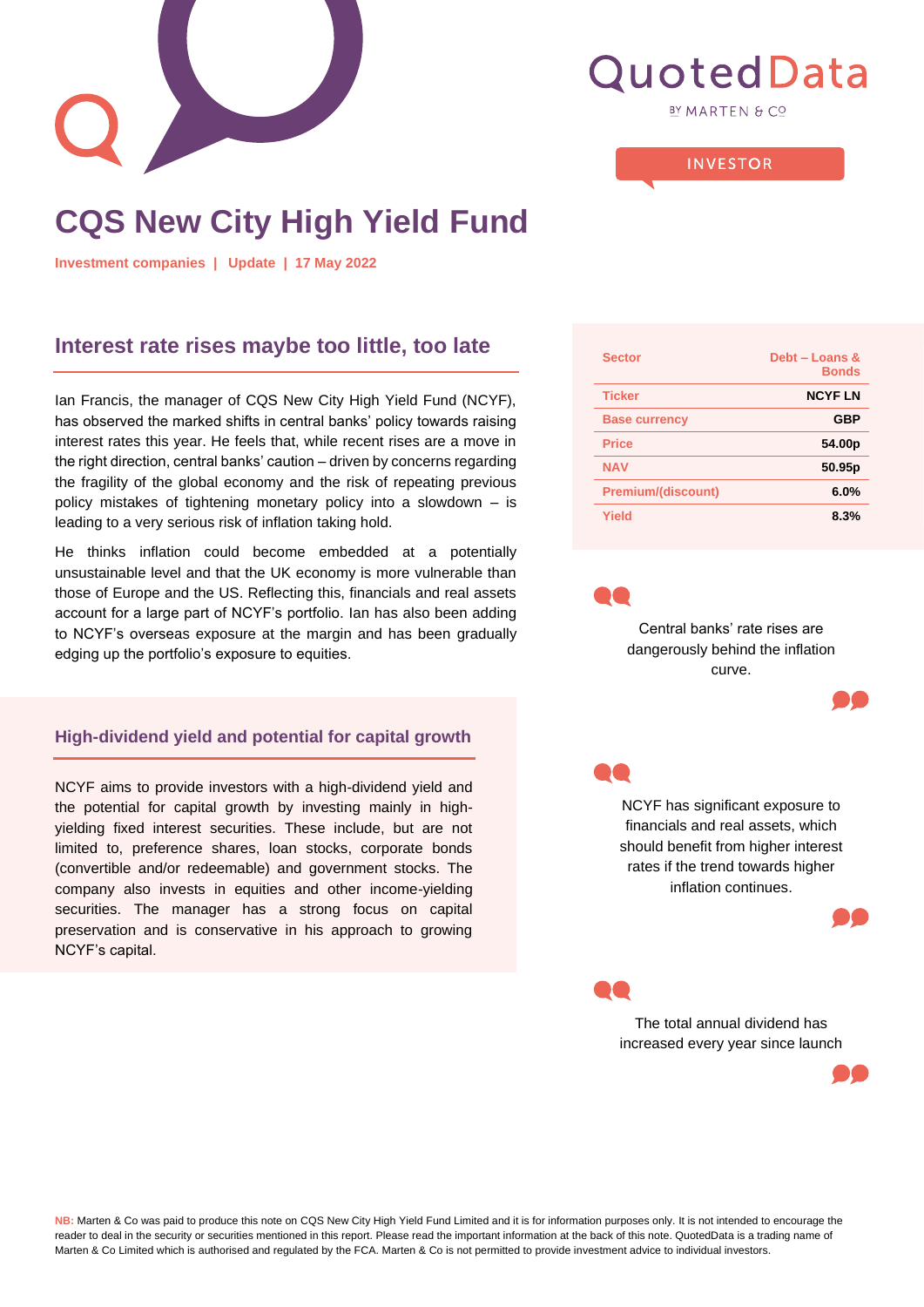# QuotedData **BY MARTEN & CO**



# **Contents**

| Manager's view - central banks' rate rises are dangerously behind<br>the inflation curve                                    | 4  |
|-----------------------------------------------------------------------------------------------------------------------------|----|
| Not a sterling bull - higher UK inflation a significant risk                                                                | 5  |
| Inflation sustainable in the 3-5% range                                                                                     | 5  |
| Refilling the hopper                                                                                                        | 6  |
| <b>Asset allocation</b>                                                                                                     | 6  |
| Top 10 holdings                                                                                                             | 8  |
| Stonegate Pub Co 8.25% 20-31/07/2025 - significant asset backing                                                            | 9  |
| Diversified Energy Company - highly cash generative with a low cost of<br>production                                        | 10 |
| Albion Financing 2 8.75% 21-15/04/2027- well positioned to benefit<br>from energy transition                                | 10 |
| Boparan Finance 7.625% 20-30/11/2025 - backing the "Chicken King"                                                           | 11 |
| Mangrove Luxco 7.775% 19-09/10/2025 - exposed to long-term<br>structural growth in cooling applications                     | 12 |
| Raven Property 12% 09-31/12/2059 preference shares - meeting the<br>prefs obligations will be the company's principal focus | 13 |
| <b>Performance</b>                                                                                                          | 14 |
| Peer group                                                                                                                  | 16 |
| <b>Quarterly dividend payments</b>                                                                                          | 20 |
| Premium/(discount)                                                                                                          | 22 |
| <b>Fund profile</b>                                                                                                         | 24 |
| A predominantly higher-yielding fixed income exposure                                                                       | 24 |
| CQS Group and New City Investment Managers                                                                                  | 25 |
| lan "Franco" Francis - "not ready to throttle back just yet"                                                                | 25 |
| Constructed without reference to a benchmark                                                                                | 25 |
| Comprehensive five-stage ESG investment process                                                                             | 25 |
| <b>Previous publications</b>                                                                                                | 27 |

| <b>Domicile</b>                                     | <b>Jersey</b>          |
|-----------------------------------------------------|------------------------|
| <b>Inception date</b>                               | <b>17 January 2007</b> |
| <b>Manager</b>                                      | lan Francis            |
| <b>Market cap</b>                                   | 254.3m                 |
| <b>Shares outstanding</b><br>(exc. treasury shares) | 471.0m                 |
| Daily vol. (1-yr. avg.)                             | 852.8k shares          |
| <b>Net gearing</b>                                  | 13.3%                  |

**[Click for our most recent](https://quoteddata.com/research/cqs-city-high-yield-fund-shortterm-opportunity-qd/)  [annual overview](https://quoteddata.com/research/cqs-city-high-yield-fund-shortterm-opportunity-qd/) note**



**[Click for an updated NCYF](https://quoteddata.com/company/cqs-new-city-high-yield-ncyf/) [factsheet](https://quoteddata.com/company/cqs-new-city-high-yield-ncyf/)**

**[Click here for](https://quoteddata.com/sector/investment-companies/debt/debt-loans-bonds/) NCYF's peer [group analysis](https://quoteddata.com/sector/investment-companies/debt/debt-loans-bonds/)**



## **Analysts**

**Matthew Read**

**James Carthew**

**Jayna Rana**

**[Click to provide feedback to](mailto:dm@martenandco.com.com?cc=mr@martenandco.com&subject=I%20wish%20to%20provide%20feedback%20to%20the%20managers%20of%20NCYF&body=Dear%20David,%0d%0dI%20would%20like%20to%20provide%20the%20following%20feedback%20to%20the%20managers%20of%20CQS%20New%20City%20High%20Yield:)  [the company](mailto:dm@martenandco.com.com?cc=mr@martenandco.com&subject=I%20wish%20to%20provide%20feedback%20to%20the%20managers%20of%20NCYF&body=Dear%20David,%0d%0dI%20would%20like%20to%20provide%20the%20following%20feedback%20to%20the%20managers%20of%20CQS%20New%20City%20High%20Yield:)**



**[Click if you are interested in](mailto:dm@martenandco.com.com?cc=mr@martenandco.com&subject=I%20wish%20to%20meet%20the%20managers%20of%20NCYF&body=Dear%20David,%0d%0dI%20would%20like%20to%20request%20a%20meeting%20with%20the%20managers%20of%20CQS%20New%20City%20High%20Yield.)  [meeting NCYF's managers](mailto:dm@martenandco.com.com?cc=mr@martenandco.com&subject=I%20wish%20to%20meet%20the%20managers%20of%20NCYF&body=Dear%20David,%0d%0dI%20would%20like%20to%20request%20a%20meeting%20with%20the%20managers%20of%20CQS%20New%20City%20High%20Yield.)**

**[Click for links](https://quoteddata.com/glossary-terms/compare-the-share-trading-websites/) to share trading platforms**

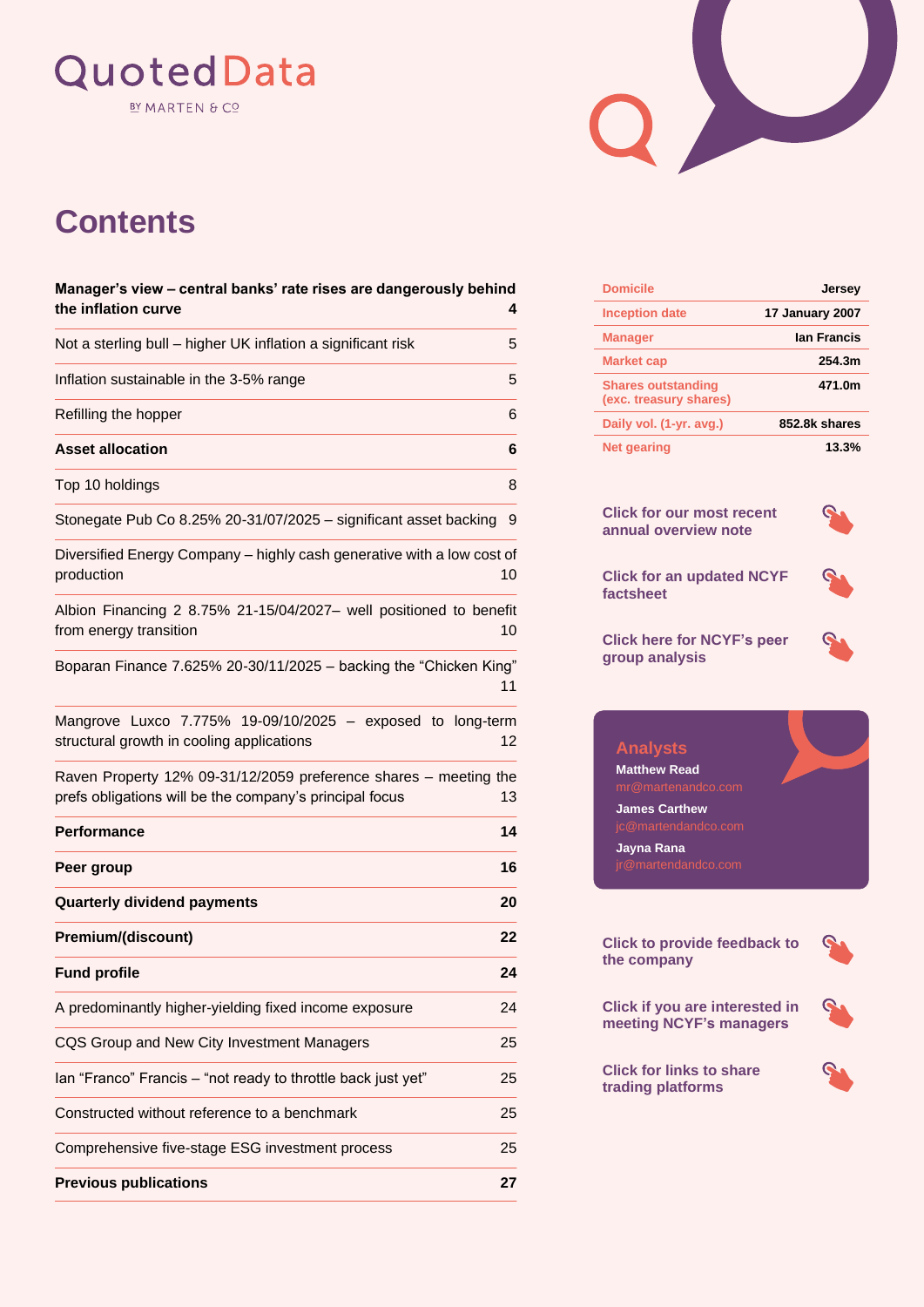

# **At a glance**

#### **Share price and discount**

NCYF has traded predominantly at a premium during the last five years and, while the discount spiked following the onset of COVID, it recovered swiftly. More recently, it has returned to trading at a premium that is more in line with its longer-term five-year average and at the narrower end of its pre-COVID range. We think that in the currently uncertain market environment, investors value the manager's conservative approach, and the solidity of the asset class NCYF is invested in, as well as the focus of the portfolio on reliable jurisdictions.

#### **Performance over five years**

NCYF has provided NAV and share price total returns that, over the longer-term, are ahead of both Libor  $+$  3% and CPI  $+$  4%  $-$  by some margin. It has also outperformed its peer group averages, for both NAV and share price, with NCYF's strong relative performance over the last 12 months having helped in this regard. NCYF's NAV has benefitted during the last 12 months as some positions have regained ground that was lost during the pandemic.



**Source:** Morningstar, Marten & Co



#### **Time period 30/04/2017 to 30/04/2022**

**Source:** Morningstar, Marten & Co

| <b>Year ended</b> | <b>Share price</b><br>total return (%) | <b>NAV</b><br>total return (%) | Libor $+3%$<br>$(\%)$ | $CPI + 4%$<br>(%) | <b>MSCI UK</b><br>total return (%) |
|-------------------|----------------------------------------|--------------------------------|-----------------------|-------------------|------------------------------------|
| 30/04/2018        | 6.2                                    | 5.9                            | 3.4                   | 6.8               | 8.0                                |
| 30/04/2019        | 6.7                                    | 5.2                            | 3.8                   | 6.3               | 3.0                                |
| 30/04/2020        | (16.1)                                 | (16.2)                         | 3.8                   | 5.8               | (18.1)                             |
| 30/04/2021        | 26.8                                   | 25.4                           | 3.1                   | 4.6               | 20.8                               |
| 30/04/2022        | 9.9                                    | 8.1                            | 3.3                   | 7.8               | 15.6                               |

**Source:** Morningstar, Marten & Co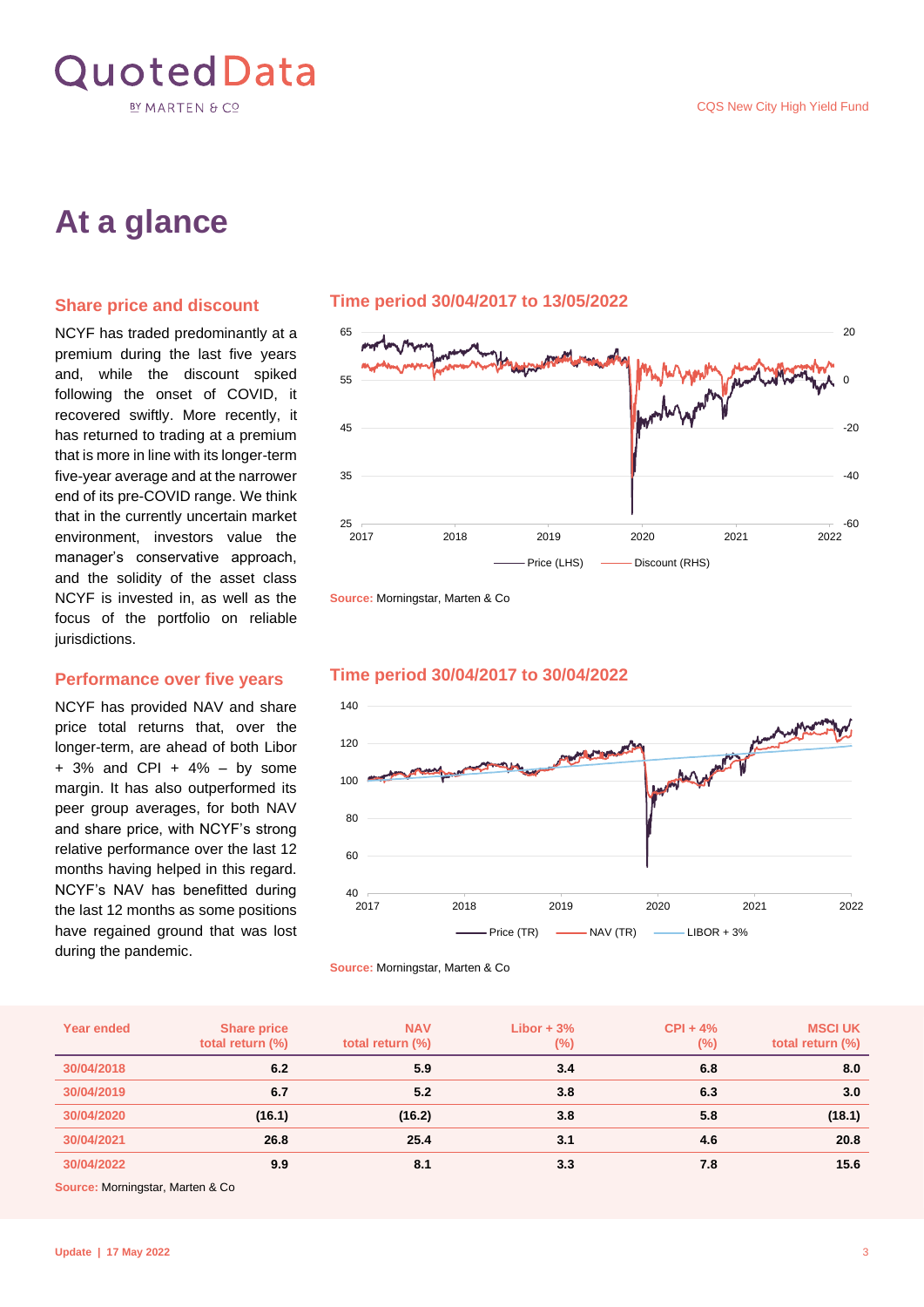

Central bankers are reversing their interest rate policies.

Central bankers likely to be behind the curve on interest rate rises.

Central bank caution driven by fear of repeating previous mistakes of tightening into a slow-down.

## <span id="page-3-0"></span>**Manager's view – central banks' rate rises are dangerously behind the inflation curve**

Since the beginning of the year, central bankers in major developed markets have, in the face of rapidly rising inflation, been reversing their positions on the outlook for raising interest rates.

Following a significant increase in energy costs and household expenses more generally, The Bank of England's monetary policy committee (MPC) has raised its key interest rate three times from 0.25% to 0.5%, 0.75% and now 1%.

The UK's February move was followed shortly by an announcement from the European Central Bank (ECB) of a sharp turnaround in its policy that would see its deposit rate raised to -0.25%, from -0.5% (a record low) by the end of 2022 (the ECB having previously said there would not be a rate rise until at least 2023).

The US Federal Reserve (Fed) then weighed in on 16 March 2022, increasing its Fed Funds rate by a quarter point to a range of between 0.25% and 0.5% – the first such increase since 2018, which was followed by a 5[0 basis points \(bp\)](https://quoteddata.com/glossary/basis-point/) hike in May 2022, taking the rate to between 0.75% and 1%. The Fed has also indicated that it has earmarked a further five increases by the end of the year which, if it comes to pass, will be the fastest pace of tightening for more than 15 years – in fact, Federal Reserve officials, including Jerome Powell and James Bullard, have continued to call for more aggressive hikes to curb inflation since the March hike.

Ian has long felt that central bankers would likely be behind the curve when it came to raising interest rates. A massive amount of stimulus has been injected into the global economy in an attempt to stave off the worse of the pandemic and, as restrictions eased, he thinks that it was inevitable that the effects of that stimulus would show up in inflation figures, even if central banks removed liquidity by ramping up quantitative tightening (QT). QT now seems likely, although there is still a question mark over how quickly this will take place.

With the global economy still precariously balanced in the aftermath of the pandemic, raising interest rates was always likely to be a challenge as central bankers would not wish to be responsible for choking off a recovery that is only just beginning. There seems to be little appetite for repeating the 2011 policy mistake of Jean-Claude Trichet (then-ECB president and a well-known inflation hawk) who hiked interest rates for two consecutive quarters in the run up to the sovereign debt crisis (he also hiked rates in the run up to the global financial crisis). This policy error ultimately served to accelerate the slow-down in the European economy and led to Trichet's successor, Mario Draghi, making his "whatever it takes" speech. Ian thinks that central bankers' cautious approach risks allowing inflation to take hold and become embedded. He thinks that further rises will be required to get the situation under control.

The lockdowns being imposed in China may take some of the froth out of the economy in the short-term, but these are likely to have a temporary effect.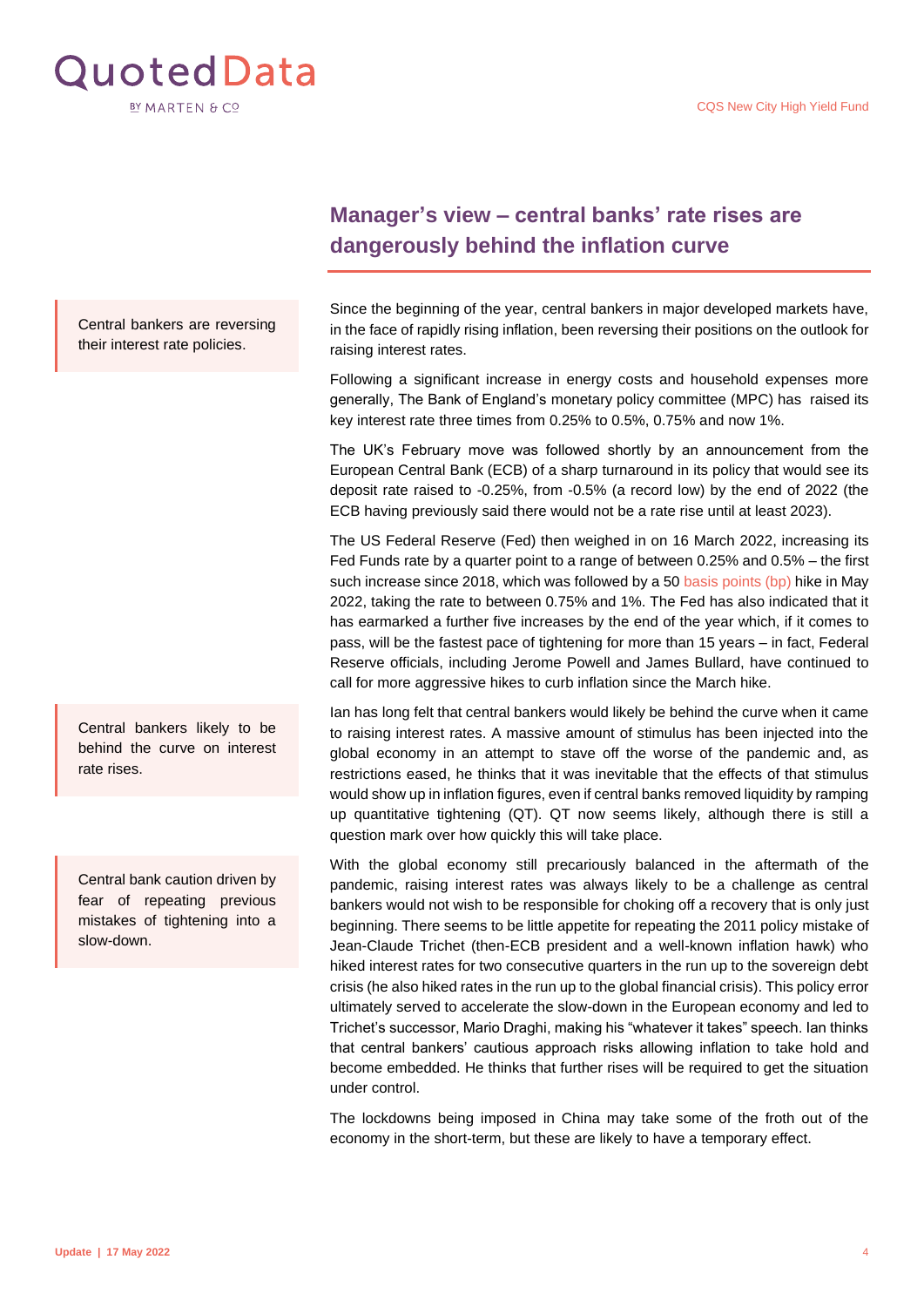<span id="page-4-2"></span>

#### Brexit is now hurting a lot of UK businesses, and the political environment remains uncertain.

The labour market could tighten further.

A number of sectors are seeing significant inflation in business overheads.

Investment-grade bonds and gilts tend to get hit first and suffer the most, as interest rates rise.

Financials and real assets account for a large part of NCYF's portfolio.

#### <span id="page-4-0"></span>**Not a sterling bull – higher UK inflation a significant risk**

Ian says that whilst he is happy to hold sterling credits, if they offer an appropriate risk-return ratio, he would not describe himself as being a sterling bull, at the current time. While the situation in Ukraine appears to have healed a lot of our divisions with the European Union, the political situation in the UK is very uncertain and he thinks that with many transition agreements having come to an end, Brexit is now hurting a lot of UK businesses. He also thinks that, against this backdrop, inflation could be more damaging to the UK economy than in Europe and the US.

Ian points out that the UK has a tight labour market, which creates the potential for wages to move up quickly, feeding back into higher inflation through the wage-price spiral. However, Ian thinks that the labour market could tighten further from here. The pandemic has caused many workers to reassess their work-life balance and Ian thinks now that the threat of restrictions has finally receded, workers will increasingly seek out jobs that they enjoy, rather than focusing primarily on wages. Some will choose to exit the labour market altogether, but others will look to alternatives, which has the potential to create some disruption in almost all industries and particularly those where the hours or working conditions are anti-social.

Ian observes that the big hauliers have had to rack up their wage rates and comments that the same is true of those in the care home sector. He thinks that we are also seeing this with pubs, hotels and restaurants, but believes that a much bigger reset may be due here – much of this is discretionary spend and will come under pressure in an inflationary environment (as people try to control their costs) plus, post-COVID, people are also happier to eat at home. Ian thinks that this is leading to significant inflation in business overheads for specific sectors, but this will almost certainly have an impact in other areas. As noted above, Ian believes that the Bank of England is being too cautious in raising interest rates and is now running a serious risk of allowing inflation to become entrenched.

#### <span id="page-4-1"></span>**Inflation sustainable in the 3-5% range**

Inflation is a serious consideration for a fixed income fund as it can quickly eat into investors' 'real' returns (real returns are those after adjusting for inflation). However, NCYF's manager comments that NCYF's focus on the high-yield space offers some protection. He says that, in an inflationary environment, investment-grade bonds and gilts tend to get hit first and suffer the most, as interest rates rise. Higher-yielding issues are also impacted but generally to a lesser extent as they are paying a higher rate of interest to begin with, providing more of a buffer. Furthermore, against a backdrop of anaemic growth in recent years, rising inflation suggests an overall improvement in economic activity, and so there may be a silver lining.

Ian thinks that inflation in the range of three to five per cent is probably sustainable, but thinks the economy is at serious risk if it gets much higher. Reflecting this, financials and real assets account for a large part of NCYF's portfolio [\(see Figure 5](#page-6-0)  [on page 7\)](#page-6-0) and he has been gradually edging up NCYF's exposure to equities. NCYF is permitted to invest up to 20% in equities and, with current exposure of about 16%, there is some headroom to expand this. He has recently added the ordinary shares of M&G and Phoenix Assurance to NCYF's portfolio and is already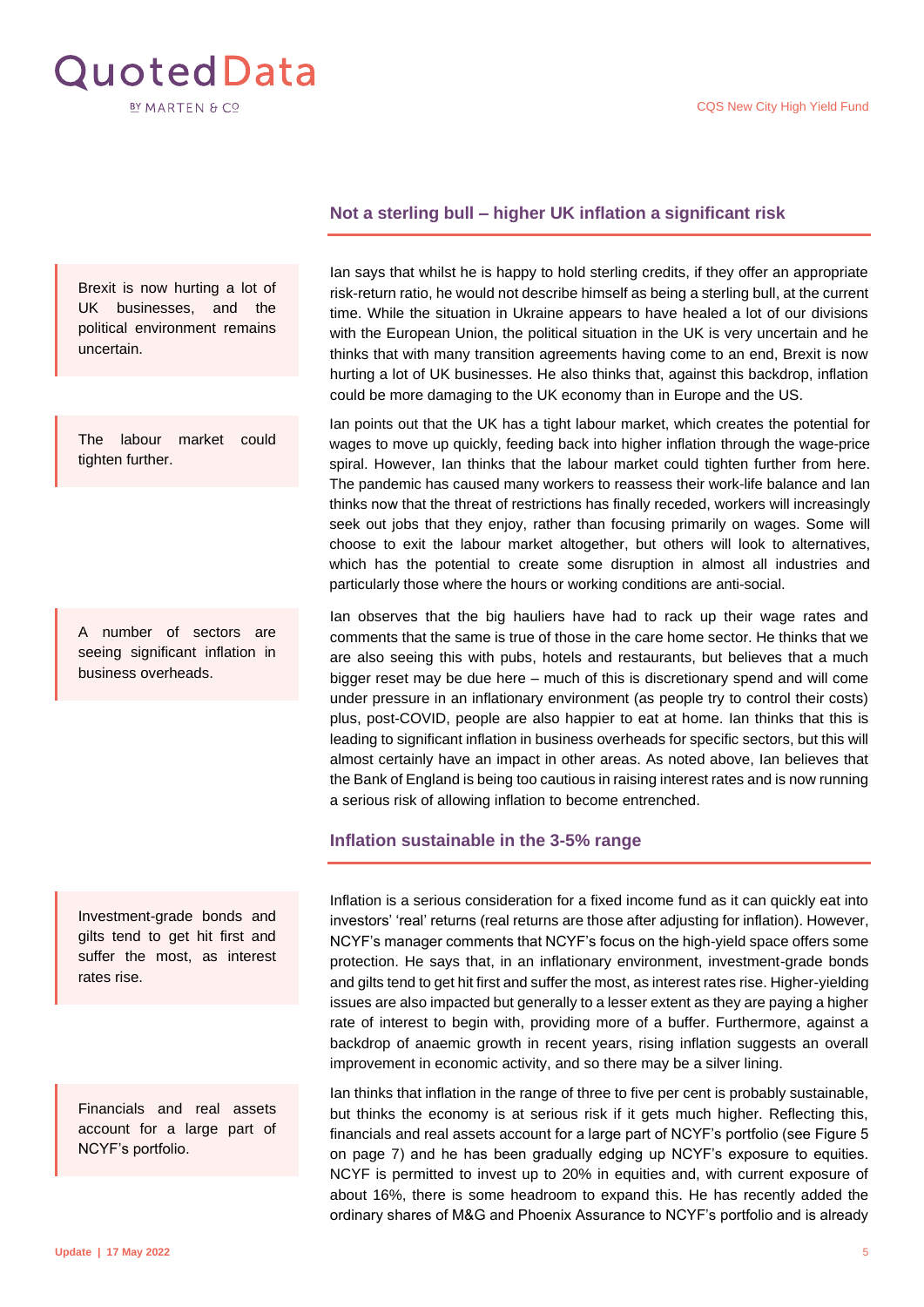<span id="page-5-2"></span>

sitting on capital gains for both. Ian is also increasingly tilting the portfolio towards floating rate securities.

#### <span id="page-5-0"></span>**Refilling the hopper**

We have previously commented on the availability and quality of new issues coming to market, as well as those available in the secondary market. This is important for NCYF because as issues amortise and mature (i.e. are repaid), they will need to be replaced with issues that offer both an appropriate credit quality and yield to be suitable for inclusion within NCYF's portfolio. Similarly, where issues are called, the manager needs to redeploy the returning capital.

The pipeline of opportunities varies over time and, at present, Ian says that the environment has improved recently and there are quite a lot of issues with good yields coming through that are of the appropriate quality. Nonetheless it remains important to be selective and Ian continues to take around one in 20 of the issues that he is offered.

In the current environment of rising interest rates and inflation, Ian expects to see current issues of AT1 bonds called and replaced with lower cost issues (Additional Tier 1 bonds, or AT1 bonds, are a type of perpetual debt instrument issued by banks to contribute to the total level of capital they are required to hold by regulators to comply with Basel III).

Ian also expects to see more tech/growth companies seeking to raise capital from debt markets. He thinks that it will be harder for them to raise equity in a more inflationary/higher interest rate environment, and he expects to see them paying decent coupons. For example, NCYF has recently invested in a floating rate note (FRN) issued by Swedish gaming company Gaming Innovation Group, which pays quarterly interest at a rate of three-month STIBOR + 850bp. Ian considers the issuer to be a world class gaming company yet, with an issue size of SEK550m (around £45m), it is too small for many of NCYF's competitors.

Ian has also added Inspired Entertainment's 7.785% first lien 2026 bond. He comments that, while it is not an FRN, it is of a good size and offers a decent yield. It could also potentially be called at 104 in 2024, which would provide NCYF with a decent capital uplift. Inspired is a large gaming provider that operates in around 35 jurisdictions globally. The company supplies gaming systems with associated terminals and content for approximately 50,000 gaming machines located in betting shops, pubs, gaming halls and other route operations. It also supplies virtual sports products through more than 32,000 retail venues and various websites. Ian says that the company has a strong market position and a sticky user base and so is well positioned to pass on rising costs to the end customer.

## <span id="page-5-1"></span>**Asset allocation**

As at 31 March 2022, NCYF's portfolio had exposure to 83 issues (down from the 111 issues it had exposure to as at 30 September 2021) and, as illustrated in Figure 7, the top 10 issues accounted for 42.6% of the portfolio (a modest reduction from September 2021's 42.0%). Figures 1 to 4 show various splits of the portfolio



Sep/21 Dec/21 Mar/22

**Source:** Bloomberg





**Source:** Bloomberg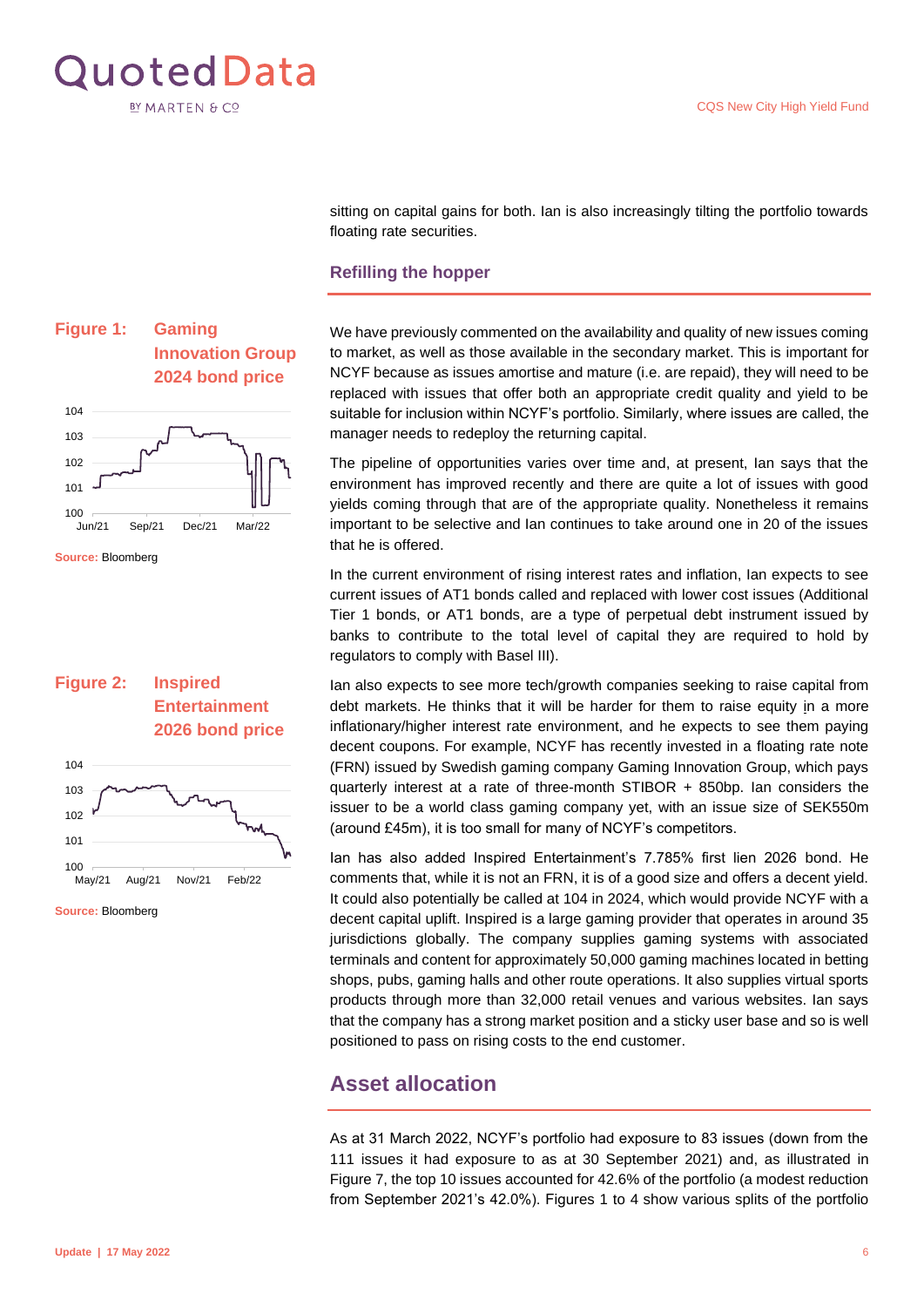<span id="page-6-0"></span>

(asset class, quotation, sector and currency), with the data provided being the most recent data that is publicly available.

Figures 3 to 6 show various splits of the portfolio (asset class, quotation, sector and currency), with the data provided being the most recent data that is publicly available. We have previously commented that, as is illustrated in Figure 5, NCYF's portfolio does not have any exposure to utilities. This is because Ian has some concerns as to how safe their dividends might be.

#### **Figure 3: NCYF portfolio split by asset class at 31 March 2022 NCYF portfolio split by fair value hierarchy<sup>1</sup> at 31 December 2021**



**Source:** CQS New City High Yield Fund, Marten & Co **Source:** CQS New City High Yield Fund, Marten & Co. Note1:



Level 1 - securities that are quoted in an active market; Level 2 – securities whose fair value is based on observable current market prices or derived from market prices; Level 3 - securities whose fair value is determined using a valuation technique

based on assumptions that are not supported by observable current market prices or based on observable market prices.

## **Figure 5: NCYF portfolio split by sector at 31 December 2021**



- Industrials 6.5%
- Materials 2.2%

## **Figure 6: NCYF portfolio split by currency at 31 December 2021**



**Source:** CQS New City High Yield Fund, Marten & Co **Source:** CQS New City High Yield Fund, Marten & Co

In terms of changes to NCYF's currency exposures, these have been modest, and the manager says that these have been driven by recent call activity (where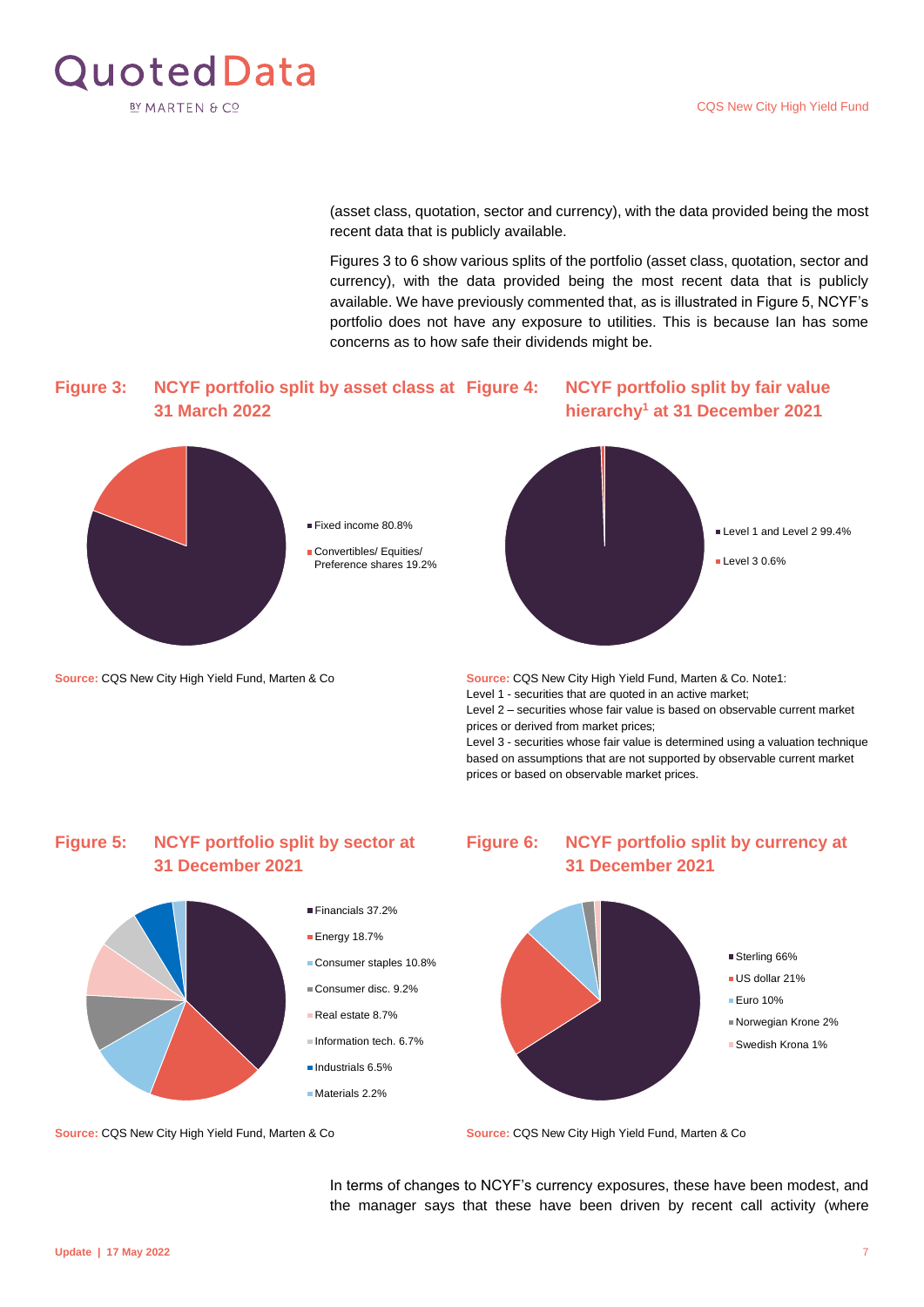

borrowers opt to repay debt early) and the opportunities that have been available to replace these. In fact, most of the turnover in the portfolio has been due to issues being called, but [as discussed on page](#page-5-2) 6, there are plenty of good opportunities in the market, so this has not been a problem.

Figures 3 to 6 continue to illustrate a number of themes:

- The portfolio is overwhelmingly invested in pure fixed income securities.
- All but a tiny percentage of the portfolio is quoted on a recognised exchange (although around 70% trades over-the-counter (OTC) and so will be relatively illiquid, even in normal market conditions).
- The portfolio has exposure to issues from companies in a diverse range of sectors, with a heavy concentration in financials that reflects the manager's views on bank and insurance issues (these benefit from an environment of moderate inflation and interest rates).
- The portfolio is predominantly exposed to sterling (around 65%), but also has a significant US-dollar exposure (around 20%).
- NCYF's investments are generally located in jurisdictions that are developed and are being supportive of businesses in the current climate.
- Financials and real assets account for a large part of the portfolio.

#### <span id="page-7-0"></span>**Top 10 holdings**

Figure 5 shows NCYF's top 10 holdings as at 31 March 2022 and how these have changed over the six months from 30 September 2021. Reflecting the manager's long-term, low-turnover approach, most of the top 10 portfolio holdings will be familiar to regular followers of NCYF's portfolio announcements and our notes on the company.

New entrants to the top 10 are Stonegate Pub 8.25% 20-31/07/2025, Diversified Energy Company Plc and Albion Financing 2 8.75% 21-15/04/2027. Names that have slipped out of the top 10 are OneSavings Bank 17-31/12/2059 FRN, Raven Russia 12% 09-31/12/2059 and Bracken Midco 8.875% 18-15/10/2023.

The OneSavings Bank 2059 notes were called, as were Just Group's 2059 notes (a previous top 10 holding that we have regularly commented on). The manager has trimmed NCYF's holding in Just Group's 2029 notes due to their strong price (some were sold around the 127 and 130 levels). Ian says that the running yield had fallen to the mid-sixes and the yield to redemption was around 4%. He is not in the business of converting capital to income and if the bonds were held to maturity, the investment will lose 27 points of capital over the next seven years. Punch Taverns 7.75% 2025 bonds, which have also frequently made an appearance in NCYF's top 10 holdings, have also been called.

We discuss some of the more interesting developments in the next few pages. Readers interested in other names in the top 10 should see our previous notes, where many of these have been discussed previously [\(see page 27](#page-26-1) of this note). We have also included some commentary on Boparan Finance 7.625% 20- 30/11/2025 and Mangrove Luxco 7.775% 19-09/10/2025, which we have not discussed previously.

Stonegate Pub 8.25% 2025, Diversified Energy Company Plc and Albion Financing 2 8.75% 2027 have moved up into the top 10.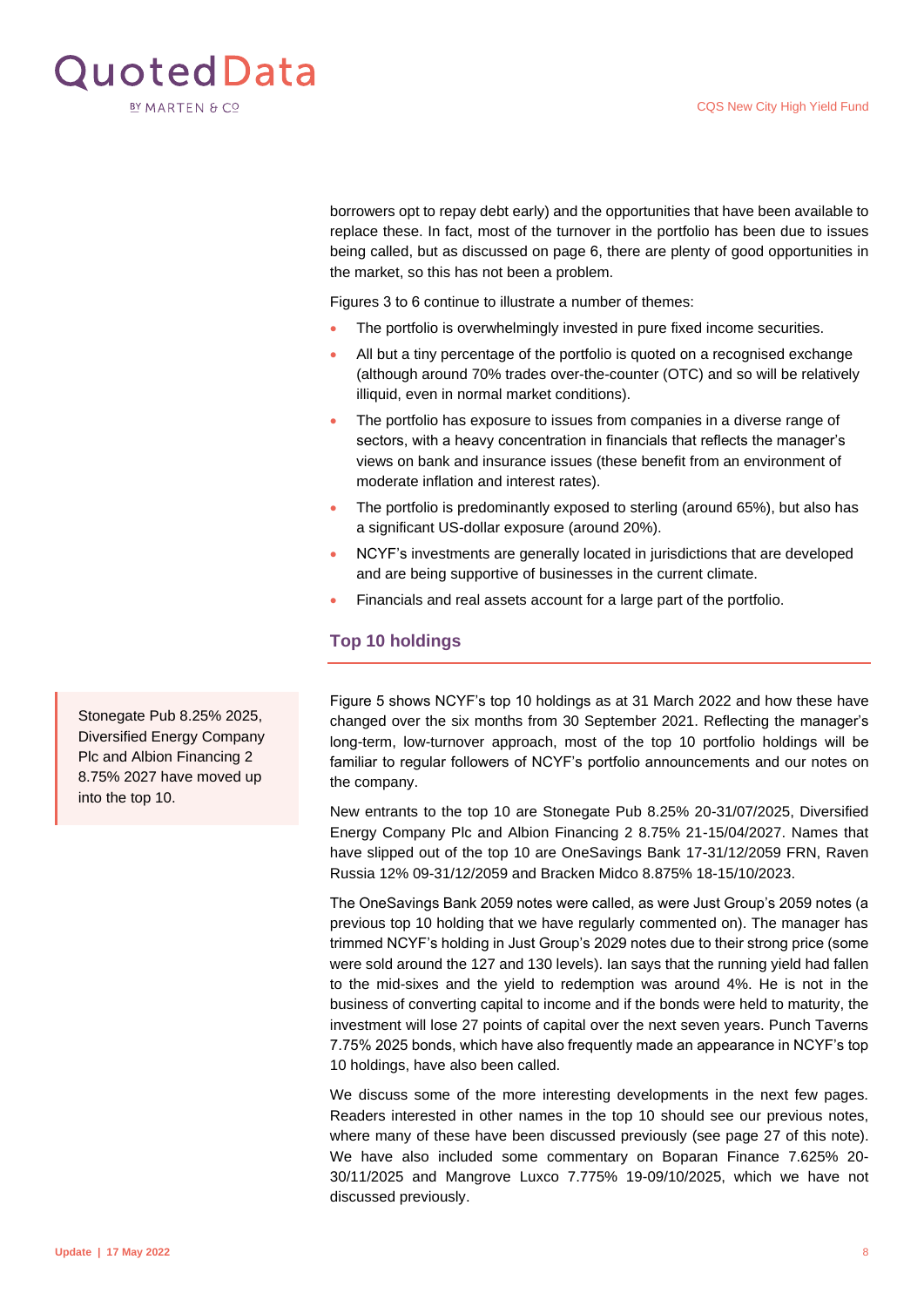

#### **Figure 7: Top 10 holdings as at 31 March 2021**

| <b>Holding/issue</b>                     | <b>Sector</b>                             | <b>Portfolio weight</b><br><b>31 March 2022</b><br>$(\%)$ | <b>Portfolio weight</b><br>30 September 2021<br>$(\%)$ | <b>Percentage</b><br>point<br>change |
|------------------------------------------|-------------------------------------------|-----------------------------------------------------------|--------------------------------------------------------|--------------------------------------|
| CYBG 8% 16-31/12/2049 FRN                | <b>Banks</b>                              | 5.6                                                       | 5.7                                                    | (0.1)                                |
| Shawbrook Group 7.875% 17-31/12/2059 FRN | <b>Banks</b>                              | 5.5                                                       | 5.3                                                    | 0.2                                  |
| Galaxy Finco Ltd 9.25% 19-31/07/2027     | <b>Insurance</b>                          | 5.2                                                       | 5.0                                                    | 0.2                                  |
| <b>Aggregated Micro 8% 16-17/10/2036</b> | Energy                                    | 4.6                                                       | 3.7                                                    | 0.9                                  |
| Co-operative Finance 19-25/04/2029 FRN   | <b>Banks</b>                              | 4.1                                                       | 3.7                                                    | 0.4                                  |
| Stonegate Pub 8.25% 20-31/07/2025        | <b>Restaurants &amp; bars</b>             | 3.9                                                       | 2.8                                                    | 1.1                                  |
| REA Finance 8.75% 15-31/08/2025          | <b>Food products</b>                      | 3.6                                                       | 3.6                                                    | 0.0                                  |
| Boparan Finance 7.625% 20-30/11/2025     | <b>Restaurants &amp; bars</b>             | 3.5                                                       | 3.8                                                    | (0.3)                                |
| <b>Diversified Energy Company Plc</b>    | Natural gas exploration<br>and production | 3.3                                                       | 2.6                                                    | 0.7                                  |
| Albion Financing 2 8.75% 21-15/04/2027   | Industrial wholesale &<br>rental          | 3.3                                                       | 2.0                                                    | 1.3                                  |
|                                          |                                           |                                                           |                                                        |                                      |
| <b>Total of top five</b>                 |                                           | 24.9                                                      | 24.2                                                   | 0.7                                  |
| Total of top 10                          |                                           | 42.6                                                      | 42.0                                                   | 0.6                                  |

**Source:** CQS New City High Yield Fund, Marten & Co. Note: Totals may differ to the sum of the constituents due to rounding.

#### <span id="page-8-0"></span>**Stonegate Pub Co 8.25% 20-31/07/2025 – significant asset backing**



**Source:** Bloomberg

Significant scale should help keep a rein on input costs in a more inflationary environment.

The Stonegate Group [\(www.stonegategroup.co.uk\)](http://www.stonegategroup.co.uk/) is the UK's largest pub company. The company was originally formed in 2010 with 333 pubs and, following 12 major acquisitions, it now operates around 4,800 managed, leased and tenanted pubs. It is owned by the British private equity group TDR Capital and its brands include: Scream, Slug & Lettuce, Tattershall Castle, Henry's Café Bar, Yates's, Missoula, Social Squirrel, Flares & Reflex, Popworld, The Living Room, Retro Sports Bar & Grill, Walkabout, Be at One and Fever Bars.

Ian says that Stonegate has huge asset backing, with its extensive property portfolio, which gives it a decent degree of inflation protection. As discussed on [page 5,](#page-4-2) Ian does see the potential for a further reset in the hospitality sector but says that Stonegate is the kind of large operator that is well positioned to secure finance, should this be needed, and would likely strengthen its market position in such an environment as smaller players are forced to exit the market.

In terms of market dynamics, Stonegate's massive scale gives it huge bargaining power with its suppliers, which is an advantage over its competitors and should help it keep a rein on costs in a more inflationary environment. Its end markets are competitive (there is rarely a shortage of pubs and restaurants, and customers can quite easily choose an alternate venue), but it has quite a loyal customer base (people frequently have a 'local', or restaurants that they tend to frequent). The market has barriers to entry (it takes time to secure licences and, where necessary, change of use for a building) so that while it could experience greater competition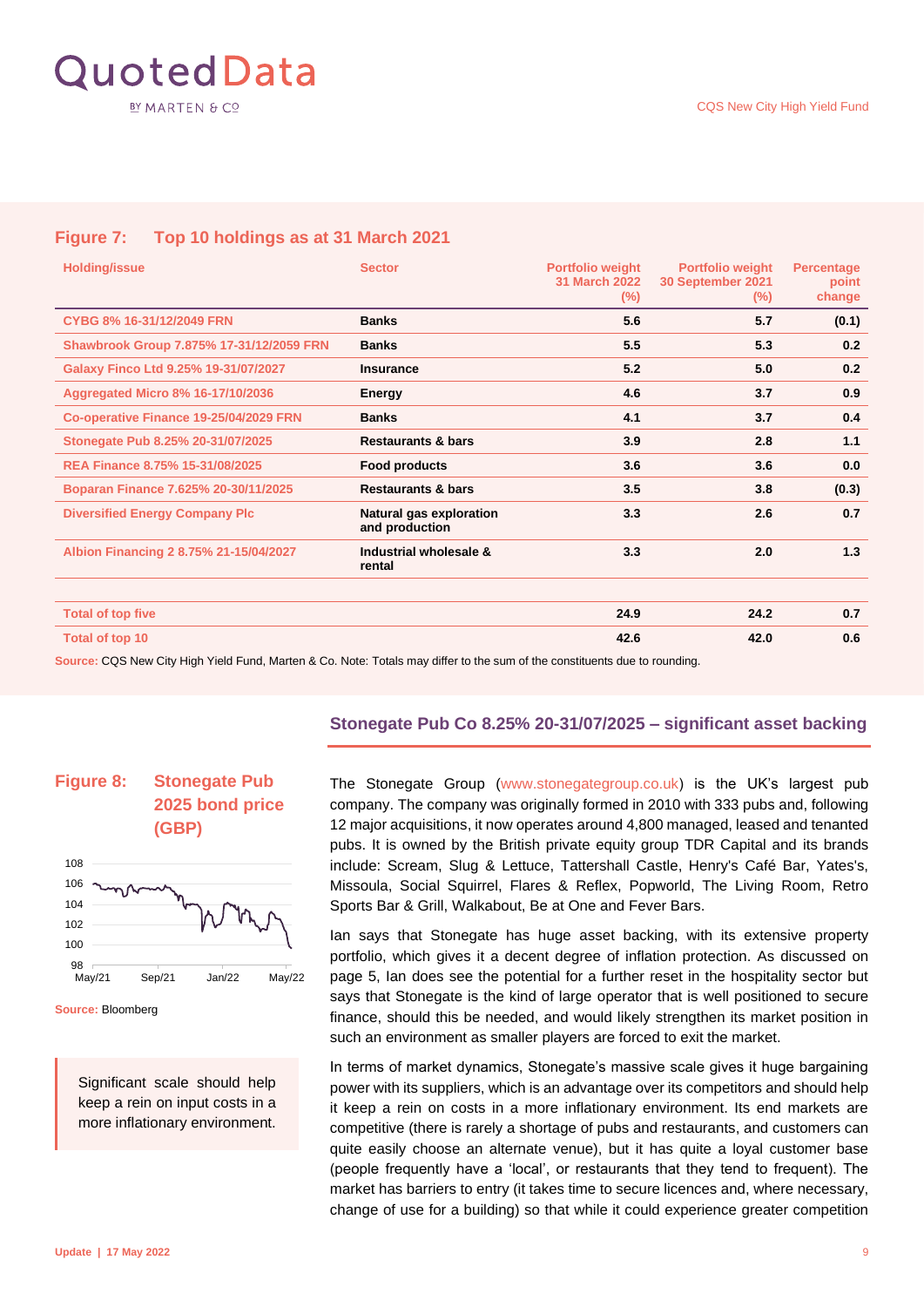

in a particular locale it would take a competitor many years to establish a similar estate, and this would likely have to be achieved through a buy and build strategy, acquiring smaller operators along the way. Otherwise, Ian says that you are clipping a decent coupon (the regular interest payment received on a debt security such as a loan or bond) and, with a sector that's recovering, there's potential for capital appreciation as credit quality improves and the sector re-rates.

## <span id="page-9-0"></span>**Diversified Energy Company – highly cash generative with a low cost of production**

We last discussed Diversified Energy [\(www.div.energy](http://www.div.energy/) - formerly known as Diversified Gas & Oil) [in detail in our June 2020 note \(see pages 6 and 7 of that](https://quoteddata.com/research/cqs-city-high-yield-sitting-pretty/)  [note](https://quoteddata.com/research/cqs-city-high-yield-sitting-pretty/)). To summarise, the company operates natural gas & oil wells that are primarily located in the Appalachian Basin in the United States, where it describes itself as being one of the largest independent conventional producers. It has grown its output in recent years, both through acquisition and by enhancing the efficiency of its existing operations. Its assets typically have predictable production rates, long-lives (40 to 50+ years), and relatively low rates of decline in output. Ian describes it as a very sensible holding that pays around a 10-11% dividend yield.

The company has a low cost of production, which means that it was well positioned to weather the previously low oil price environment (its geographical focus affords it economies of scale), but it also well positioned to benefit from the current higher oil price environment. The company has previously said that, where the commodity pricing environment is favourable, it can activate a low-risk development program that ensures a quick return on its investment. Ian observes that Diversified Energy is very cash-generative and its significant land bank offers it the opportunity to grow organically through infill drilling. As a recognised player, it benefits from good deal flow and its efforts are concentrated in resource rich locations that are well known to the company, meaning that its operations tend to be reasonably low-risk.

In terms of the competitive environment in which it operates, its output is highly commoditised, but is essential so tends to be reasonably price inelastic, at least in the short-term. In terms of its inputs, it has been able to act as a consolidator and has been acquiring assets from industry players who have been refocussing their businesses on shale production and, with its considerable scale in the region, has a competitive advantage when bidding for plots. It also benefits from economies of scale when purchasing capital equipment due to its size. Ultimately, oil faces substitution as the world decarbonises but Diversified Energy's low cost of production means that its assets will remain economic at much lower prices and so can remain producing for longer.

#### <span id="page-9-1"></span>**Albion Financing 2 8.75% 21-15/04/2027– well positioned to benefit from energy transition**

The Albion Financing bonds provide financing to Aggreko [\(www.aggreko.com/en\)](http://www.aggreko.com/en), a leading global supplier of temporary power generation, heating, cooling and dehumidification equipment that is headquartered in Glasgow. Its business is affectively renting shipping container-sized power generators and temperature control units to its customers or supplying power, from temporary power stations,



**Source:** Bloomberg

Diversified Energy has been acting as a consolidator, and its considerable scale gives it a competitive advantage when bidding for plots.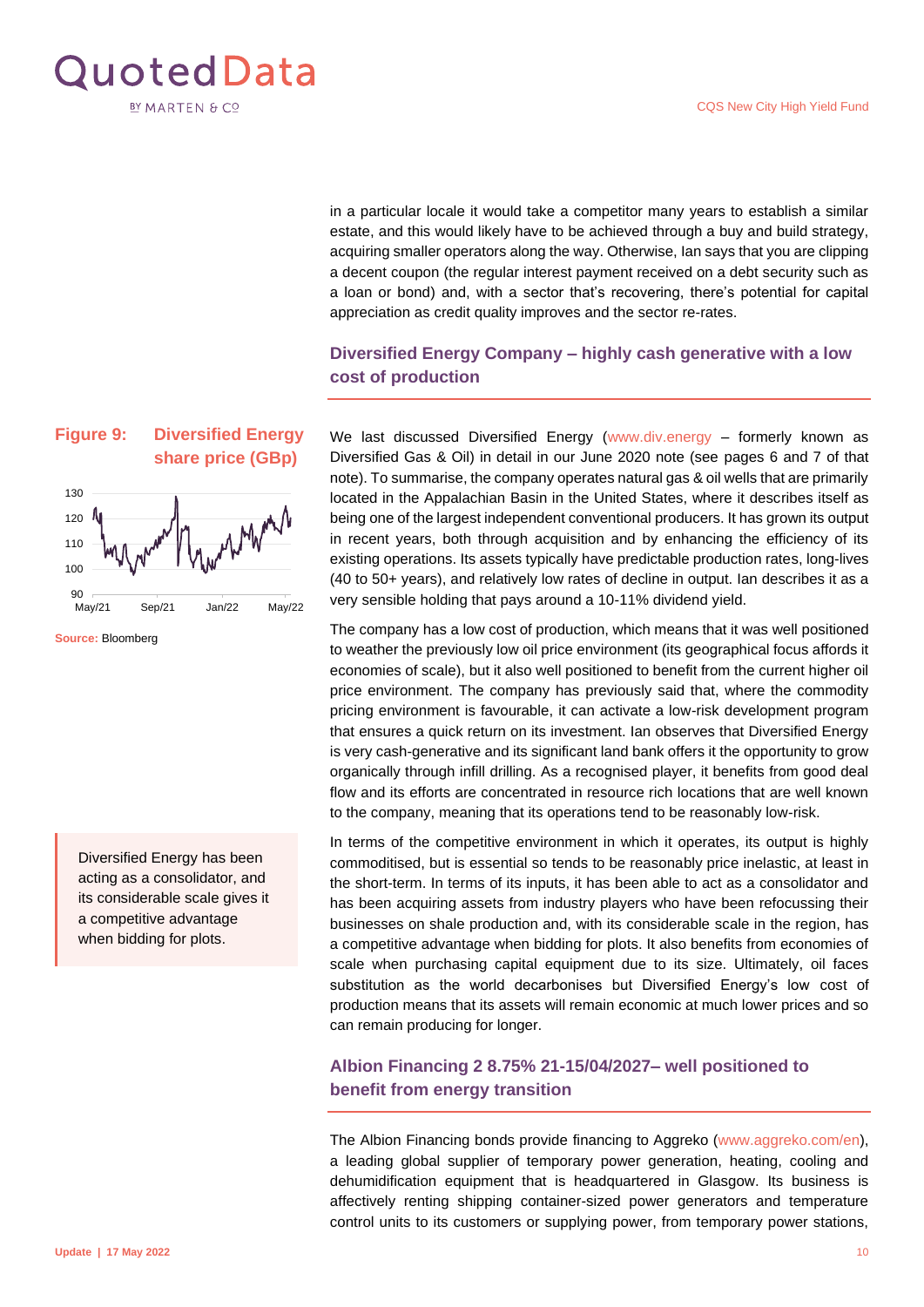

## **Figure 10: Albion Financing 2 8.75% 2027 bond price (US\$)**



**Source:** Bloomberg

Competition in the space is relatively limited.





**Source:** Bloomberg

which it constructs by connecting together multiple power generators. Aggreko provides these services on an emergency, short-term or medium-term basis.

Aggreko was previously listed on the London Stock Exchange (LSE) and a FTSE250 constituent but delisted in August 2021 following a £2.32bn acquisition by the private equity firms TDR Capital and I Squared Capital. Albion Acquisitions Ltd was originally formed to provide financing for the acquisition but is also being used to finance the development of the company. These bonds, which are senior unsecured and US dollar denominated, are rated B3 by Moody's, B by S&P and BBby Fitch. The US\$450m issue was undertaken as a private placement in October 2021.

Ian acknowledges that Aggreko had faced some challenges in the decade up to the takeover, but he thinks that it is world-class operation, with strong management and strong support from its private-equity backers, that puts it in a strong position to manage and benefit from the transition to a low carbon world.

Ian believes that Aggreko can leverage its market leading position, scale and brand to take advantage of the opportunities the transition will throw up and observes that it is already offering fully integrated, plug-and-play industrial-scale battery storage solutions that are designed to ensure maximum system effectiveness and efficiency. While the energy transition will inevitably reduce demand for its traditional generators, growing intermittency caused by renewable sources should more than make up for this.

Competition in the space is relatively limited. The global rental market is highly fragmented, and Aggreko is believed to have around a 25% market share. Similarly, the temporary power supply market has a limited number of players – Aggreko is believed to have around 40% of the temporary utility power supply market and 25% of the temporary industrial power supply market. This places Aggreko in a relatively strong position with both customers and suppliers, although it will face competition from utilities for battery components as this part of the market develops. Hydrogen based technologies are another potential threat, but could also offer the company opportunities as the technology and market develops. Similarly, there is a potential risk from substitution as other energy storage technologies develop, but Aggreko should be similarly well positioned to integrate these into its portfolio, as well as to roll out portable low carbon generation solutions.

#### <span id="page-10-0"></span>**Boparan Finance 7.625% 20-30/11/2025 – backing the "Chicken King"**

A subsidiary of Boparan Holdings, Boparan Finance was established to provide finance to its parent, which owns a range of food production and restaurant businesses in the UK. The parent company, Boparan Holdings, is owned by Ranjit Singh Boparan (known colloquially as the "Chicken King") and his wife Baljinder Kaur Boparan. Via its 2 Sisters Food Group subsidiary [\(www.2sfg.com\)](http://www.2sfg.com/), the company supplies around 75% of the UK's chickens and has agreements with the full spectrum of retailers from Aldi to John Lewis. The company also owns Northern Foods, FishWorks, Harry Ramsden's, Cinnamon Collection, Grove Farm Turkey, Giraffe Collection, Bernard Matthews, Ed's Easy Diner and its most recent acquisition was the purchase of Carluccio's brand and restaurants from the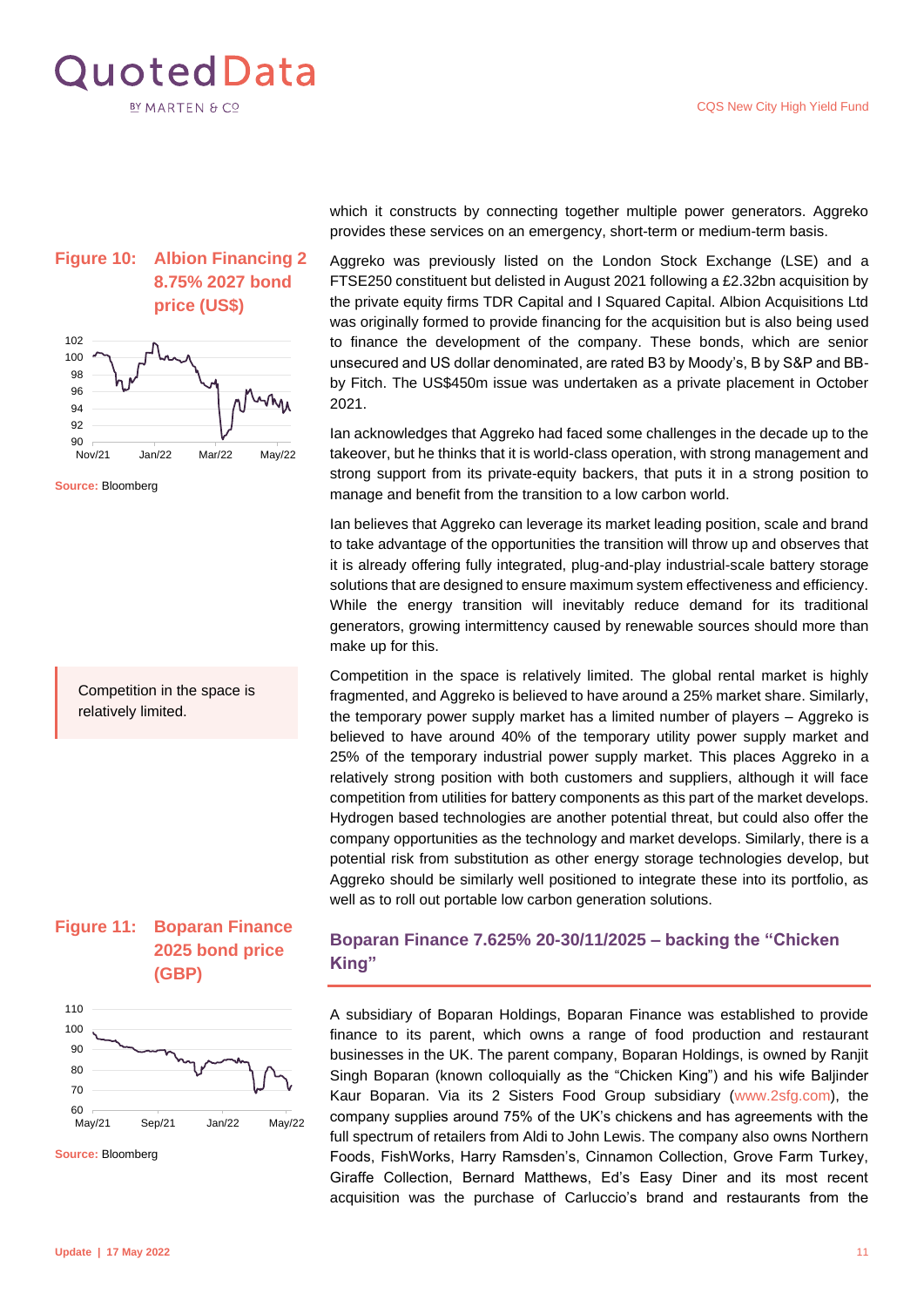

2 Sisters suffered from staff shortages in the run up to Christmas but is now recovering.

#### **Figure 12: Mangrove Luxco 2025 bond price (EUR)**



**Source:** Bloomberg

Global heat exchanger and cooling markets are forecast to have a CAGR of over 5% through until 2026 and 2028 respectively.

administrators. Its restaurant interests are held with the Boparan Restaurant Group [\(boparanrestaurantgroup.co.uk\)](https://boparanrestaurantgroup.co.uk/).

Ian says that the 2 Sisters business faced difficulties in the run up to Christmas due to staff shortages but is now recovering. A large proportion of the businesses' revenues are derived from staples, which gives it resilience in difficult times and, with such a high proportion of the UK chicken market, sufficient bargaining power to push costs onto the end retailers. Like Matalan, the business is family-owned, with the Boparans having the overwhelming majority of their wealth tied up in it. As such, they are strongly incentivised to meet their debt obligations so as to avoid being diluted within the business. Ian says that he will likely add to this position in the future. Despite the challenges that the hospitality sector faces (as discussed in the manager's view section), Ian thinks that this part of the business is well positioned to weather the storm and believes that there is very strong potential for yield compression and a recovery in the capital value of the bonds.

### <span id="page-11-0"></span>**Mangrove Luxco 7.775% 19-09/10/2025 – exposed to long-term structural growth in cooling applications**

Mangrove Luxco [\(www.mangrove-investor-relations.com\)](http://www.mangrove-investor-relations.com/) was incorporated in 2019 as a holding company that holds two operating companies – Kelvion [\(www.kelvion.com\)](http://www.kelvion.com/) and Enexio [\(www.enexio.com\)](http://www.enexio.com/) – which operate in related industries (they both specialise in cooling).

Kelvion is a global manufacturer of industrial heat exchangers for a highly diversified range of market segments. Kelvion supplies plate heat exchangers, shell and tube heat exchangers, finned-tube heat exchangers, modular cooling tower systems, and refrigeration heat exchangers. It services customers in the energy; data centre, chemical industries; oil and gas; marine applications; HVAC (heating, ventilation, and air conditioning) and refrigeration; environmental applications as well as the food and beverage industries.

Enexio is the former power cooling division of GEA Group. It specialises in power plant cooling systems and also offers water and waste water treatment systems. Its cooling products include both wet and dry systems products – for example, air cooled condensers, wet cooling towers. Its water and air treatment products include trickling filters, sedimentation tanks, gas scrubbers and bioscrubbers.

Ian observes that Mangrove Luxco's subsidiaries are both operating in growth markets. For example, according to Research and Markets, the global heat exchanger market is expected forecast to grow from US\$16.4bn in 2020 to US\$22.1bn in 2026 – a compound annual growth rate (CAGR) of 5.2% – with Europe dominating market growth "driven by stringent regulations and ambitious plans to conserve energy and reduce carbon emissions". Similarly, according to Global Market Insights, the global cooling tower market is projected to grow at a CAGR of over 5% between 2021 and 2028, driven by manufacturing growth in the US; increasing use of cogeneration technologies in Europe; robust industrial growth and growing investments in power generation in Asia; and changing climatic conditions in the Middle East and Africa.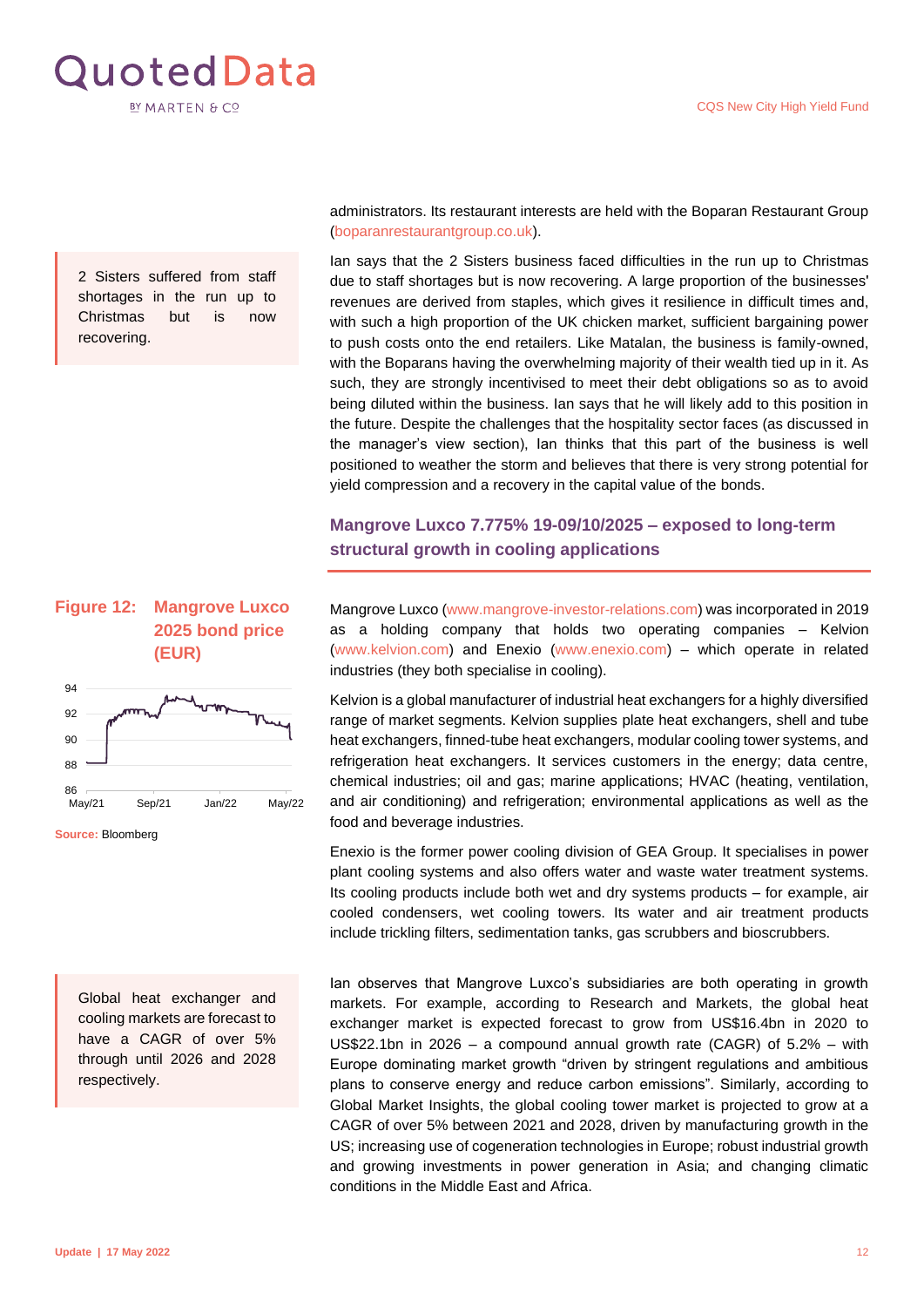<span id="page-12-1"></span>

Both of the underlying sectors in which Kelvion and Enexio operate are competitive, but these are both well established businesses with strong reputations, relatively sticky customer bases and they both benefit from many years of research and development (R&D) and the associated intellectual property (IP). Their products will also be key to their customers operations and difficult to substitute.

## <span id="page-12-0"></span>**Raven Property 12% 09-31/12/2059 preference shares – meeting the prefs obligations will be the company's principal focus**

Raven Property Group [\(www.theravenpropertygroup.com\)](http://www.theravenpropertygroup.com/) was founded in 2005 to build and acquire an investment portfolio of Class "A" warehouse complexes in Russia. Its ordinary shares and preference shares are listed on the main market of the LSE (it was formerly a FTSE 250 constituent). As is illustrated in Figure 13, in common with its ordinary shares, Raven Property's preference share price has fallen dramatically in the aftermath of the Russian invasion of Ukraine, reflecting a variety of concerns from sanctions to the potential for asset seizures, as well as increased negative sentiment towards Russia. For valuation purposes, NCYF initially continued to hold the investment at its (much reduced) market price. However, since Raven announced plans to delist on 17 March 2022 (the shares were suspended from trading on the same day), the investment is held at nil value in NCYF's NAV (consequently there is no further potential downside in NCYF's NAV from this investment).

It should be noted that NCYF has been a very long-term investor in Raven Property (over 12 years) and it is the fund's only exposure to Russia (Ian has never been interested in investing in the likes of Gazprom, despite the high yields on offer, because of the serious corporate governance concerns that are present). While Ian did not have any concerns about the underlying businesses' prospects and its ability to grow and meet its financial obligations, he agrees with Raven Property's board that it was impractical for the business to continue in its current form. That board has put forward a set of proposals to try and address the current situation.

#### **The proposed transaction – structured as a put option**

The board announced on 17 March that it had entered into an arrangement to allow it to divest itself of its Russian business to Prestino Investments Ltd, a Cypriot company, to be owned and controlled by Raven's Russian management team, led by Igor Bogorodov. The proposed transaction is structured as a [put option,](https://quoteddata.com/glossary/put-or-puts/) which will allow Raven Property to dispose of the entire issued ordinary share capital of Raven Russia (Holdings) Cyprus Limited (RRHCL), for a nominal cost, to its Russian management team. RRHCL is the existing owner of all of the group's Russian assets and related debt. The transaction is conditional on the cancellation of the London listing of its ordinary shares and the board has said that it is preparing circulars and will be convening the necessary meetings to ask shareholders to approve the cancellation of the London listings of both share classes. The company says that it has discussed the de-listings in detail with its major shareholders and it expects to receive their support at the relevant class meetings.

## **Figure 13: Raven Property 2059 preference share price (GBP)<sup>1</sup>**



**Source:** Bloomberg Note: 1) Time period is one year to the preference share suspension on 17 March 2022.

Raven Property is NCYF's only direct Russian exposure. It has much better corporate governance than is typically available for domestic Russian issues.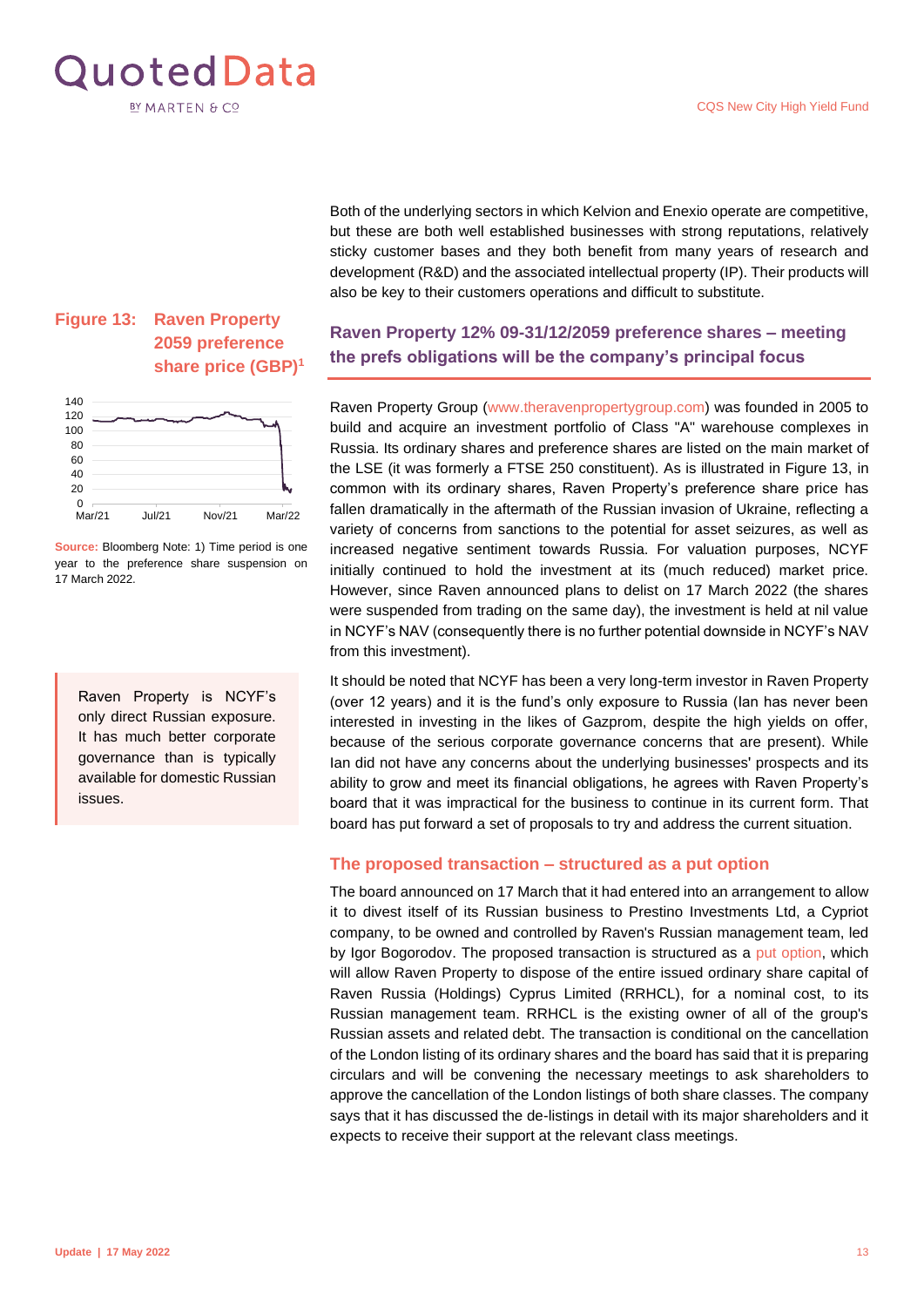

Raven Property is not bound to exercising the put option.

Raven Property's principal commitment will be to meet its own preference share obligations.

Up-to-date information on NCYF and its peers is available on the [QuotedData](https://quoteddata.com/sector/investment-companies/debt/debt-loans-bonds/) website.

#### **Future economic interest will be via existing unsecured loans and new preference shares**

It should be noted that there is no binding obligation on Raven Property to exercise the put option but, if it is exercised, the company would retain an economic interest in RRHCL via existing unsecured loans of £41m and RUB1.1bn to RHHCL and nonvoting preference shares of £678m, attracting a coupon of 8%, 15% and 10% per annum respectively and with a term of ten years until maturity. The preference shares are not convertible and will be issued to the company as part of a restructuring of RRHCL's balance sheet, converting the total of its existing share premium account to preference shares by way of a bonus issue.

Following the exercise of the put option Raven Property will hold the loan and preference share assets detailed above, along with any cash balances. Its principal commitment will be to meeting the obligations of its own preference shares.

## <span id="page-13-0"></span>**Performance**

In our previous notes, we have commented that we think a strategy such as NCYF's (one that is focused on generating a high level of income while protecting and modestly growing capital) is best assessed by looking at the size and consistency of its total returns over longer-term horizons. We would highlight that, in the short term, at least, it is somewhat inevitable that NCYF will lag equities, particularly when these markets surge ahead in risk on phases. Similarly, it is likely to lag cash returns in difficult periods when both fixed income and equity markets are struggling.

### **Figure 14: NCYF's NAV and share price total return versus Libor + 3% and CPI +4%, rebased to 100 over five years to 30 April 2022**



**Source:** Morningstar, Marten & Co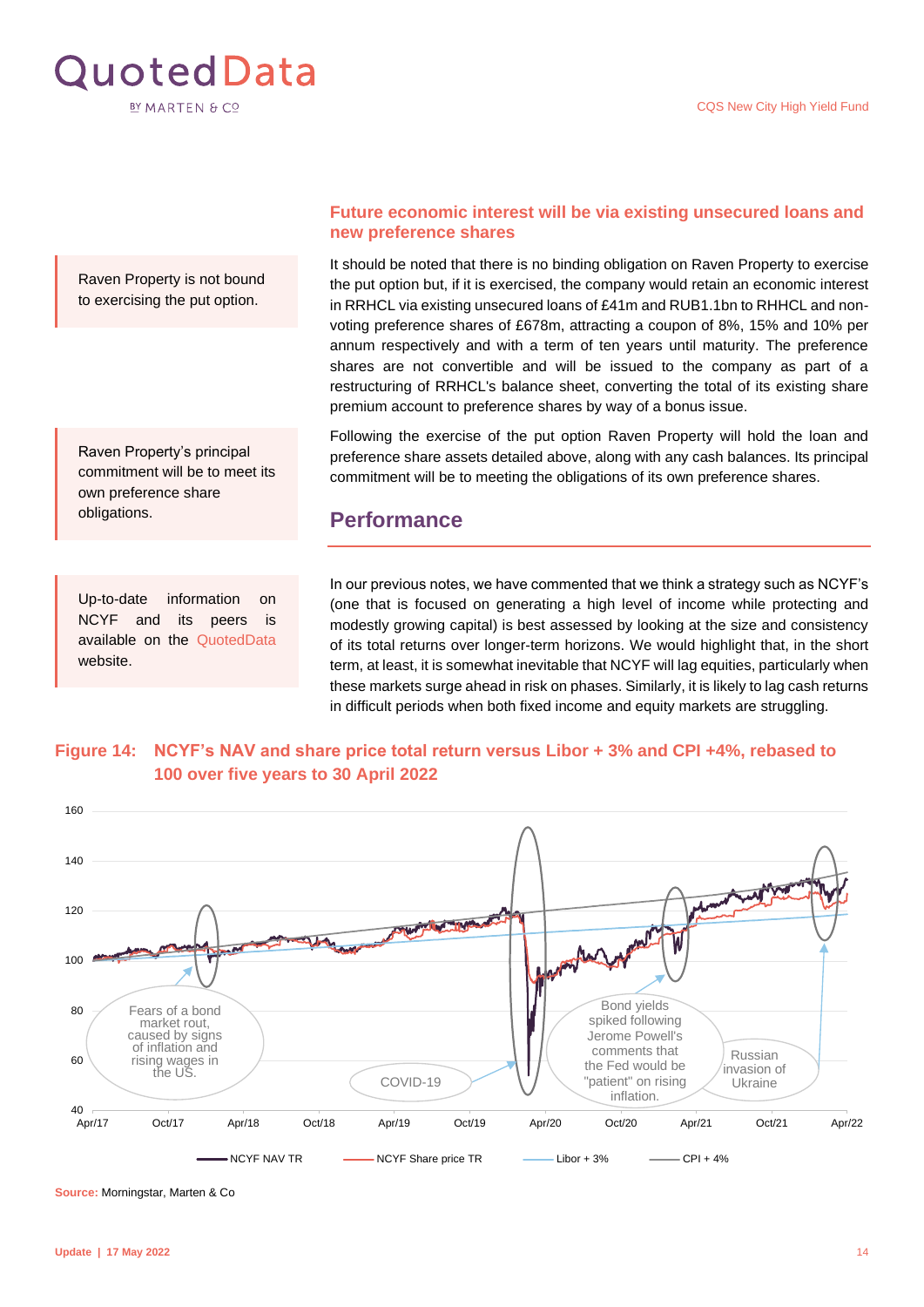

We think that taking a longer-term view is particularly pertinent at the current time as the performance of NCYF and its peers (and for almost all asset classes for that matter) has been impacted in the short term by market volatility in the aftermath of the invasion of Ukraine and, more recently, as market concerns have increased regarding the lockdowns associated with China's zero-COVID policy and the impact this is having on global supply chains at a time when inflation is already climbing.

As noted above, NCYF's NAV has been impacted by the write down to zero of Raven Property Group, an owner of Russian logistics properties ([see page 13\)](#page-12-1) but it has benefitted during the last 12 months as some positions have regained ground that was lost during the pandemic in 2020 (NCYF initially suffered heavily as it was perceived to be of higher risk due to its higher-yield focus, but this has since reversed, particularly in 2021 as restrictions eased and economies re-opened), while its financial holdings have also benefitted as inflation has increased, raising the prospect of further interest rate rises.

Reflecting the balance of these considerations, we think that the performance over the longer-term three-, five- and 10-year periods is probably the best illustration of what investors might expect to be able to achieve over the longer term, in absolute terms.

Looking at Figure 14, it is clear that prior to the COVID-related market crash of March 2020, NCYF's NAV and share price total returns were comfortably ahead of our chosen benchmark of Libor + 3% and its NAV and share price returns were broadly in line with our other chosen benchmark of CPI +4%. Since the collapse, the broad trend has been one of strong outperformance by NCYF's NAV and share price of our chosen benchmarks so that, even after the setback caused by Jerome Powell's comments in February 2021 that the Fed would be patient with inflation (this caused bond yields to spike across the board, hurting the capital value of most bonds), NCYF's share price had caught back up with the greater of the two benchmarks (CPI+4%), while the NAV had not yet completely closed the gap. The developments in Ukraine have hurt most asset classes and NCYF's NAV and share price have seen a modest drop, but we think that this could prove to be short-lived. Furthermore, these seem to have benefitted recently from a flight to safety as restrictions in China, driven by its zero-COVID policy, have started to bite, and as global monetary authorities continue to signpost that there are further interest rate rises to come.

As illustrated in Figure 15, NCYF has provided NAV and share price total returns that, over the longer-term, are ahead of both Libor  $+ 3\%$  and CPI  $+ 4\%$  – by some margin. It has also outperformed its peer group averages, for both NAV and share price, over all of the periods provided, with NCYF's strong relative performance over the last 12 months having helped in this regard. It should be remembered that, whilst all of NCYF's peers are fixed-income-focused, most do not have the same emphasis on generating high income, and it would appear that this focus on income generation does not appear to have been at the expense of overall performance.

In a slight change of fortunes, NCYF has mildly underperformed UK equities (as represented by the MSCI UK Index), whereas the trend was previously one of modest outperformance. This reflects the strong relative performance of UK equities during the last twelve months. The UK equity market has benefitted from a revival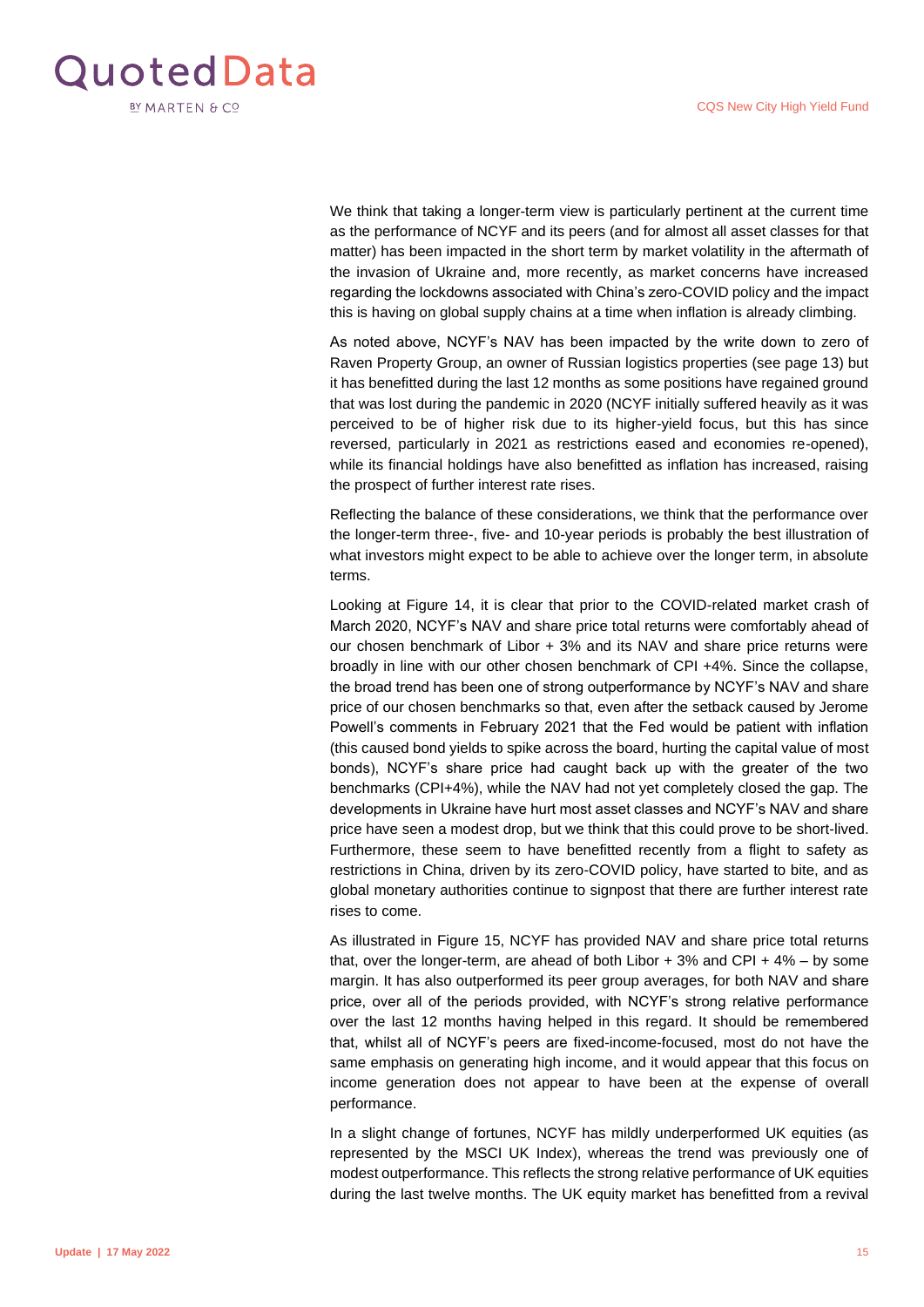

during the last 12 months, aided both by recovery post the pandemic as well some catch up amongst dividend-paying companies.

|                                | 1 month<br>$(\%)$ | 3 months<br>$(\%)$ | 6 months<br>$(\%)$ | 1 year<br>$(\%)$ | 3 years<br>$(\%)$ | 5 years<br>$(\%)$ | 10 years<br>$(\%)$ |
|--------------------------------|-------------------|--------------------|--------------------|------------------|-------------------|-------------------|--------------------|
| <b>NCYF NAV</b>                | 2.7               | (0.5)              | 1.0                | 8.1              | 13.6              | 26.5              | 89.2               |
| <b>NCYF</b> share price        | 3.0               | 0.0                | 2.7                | 9.9              | 16.9              | 32.5              | 86.4               |
| Libor $+3%$                    | 0.3               | 0.9                | 1.7                | 3.3              | 10.5              | 18.6              | 41.2               |
| $CPI + 4%$                     | 0.9               | 2.4                | 4.6                | 7.8              | 19.3              | 35.4              | 76.5               |
| <b>MSCI UK</b>                 | 1.0               | 3.9                | 8.7                | 15.6             | 14.4              | 27.4              | 91.6               |
| Peer group average NAV         | (0.6)             | (1.6)              | (2.2)              | 1.9              | 8.8               | 17.1              | 76.5               |
| Peer group average share price | (0.2)             | (2.8)              | (1.7)              | 4.6              | 4.8               | 10.7              | 68.0               |

#### **Figure 15: Cumulative total return performance over periods ending 30 April 2022**

**Source:** Morningstar, Marten & Co

A comparison of Figure 15 and 16 shows that, despite its longer-term record of NAV outperformance of the various comparators in Figure 16, this has not come at the expense of higher volatility over the longer-term. Specifically, NCYF's NAV volatility is below that of the peer group NAV and that of the MSCI UK Index over the longerterm three-, five- and 10-year periods, but has been above that of the peer group average for periods up to one year. With regards to share price, this has tended to be more volatile than that of the peer group average.

#### **Figure 16: Annualised standard deviation of NAV returns to 30 April 2022**

|                                | 1 month<br>$(\%)$ | 3 months<br>$(\%)$ | 6 months<br>(%) | 1 year<br>(%) | 3 years<br>$(\%)$ | 5 years<br>(%) | 10 years<br>$(\%)$ |
|--------------------------------|-------------------|--------------------|-----------------|---------------|-------------------|----------------|--------------------|
| <b>NCYF NAV</b>                | 4.66              | 6.99               | 5.74            | 4.62          | 7.10              | 6.18           | 6.03               |
| <b>NCYF</b> share price        | 15.68             | 20.24              | 17.69           | 17.06         | 41.85             | 33.41          | 26.22              |
| <b>MSCI UK</b>                 | 26.76             | 20.18              | 17.24           | 15.52         | 23.72             | 20.33          | 18.84              |
| Peer group average NAV         | 3.97              | 5.91               | 5.36            | 4.33          | 10.23             | 8.56           | 7.54               |
| Peer group average share price | 18.31             | 19.87              | 17.81           | 18.59         | 29.30             | 24.17          | 20.23              |

**Source:** Morningstar, Marten & Co

## <span id="page-15-0"></span>**Peer group**

Please [click here](https://quoteddata.com/sector/investment-companies/debt/debt-loans-bonds/) to visit QuotedData.com for a live comparison of the Debt – Loans and bonds peer group. NCYF is a member of the AIC's Debt – Loans & Bonds sector, which comprises nine members. All of these are illustrated in Figures 17 through 19. As noted in the performance section above, NCYF's is distinctly different from the rest of its peers in that the peer group has less focus on generating high levels of income than NCYF.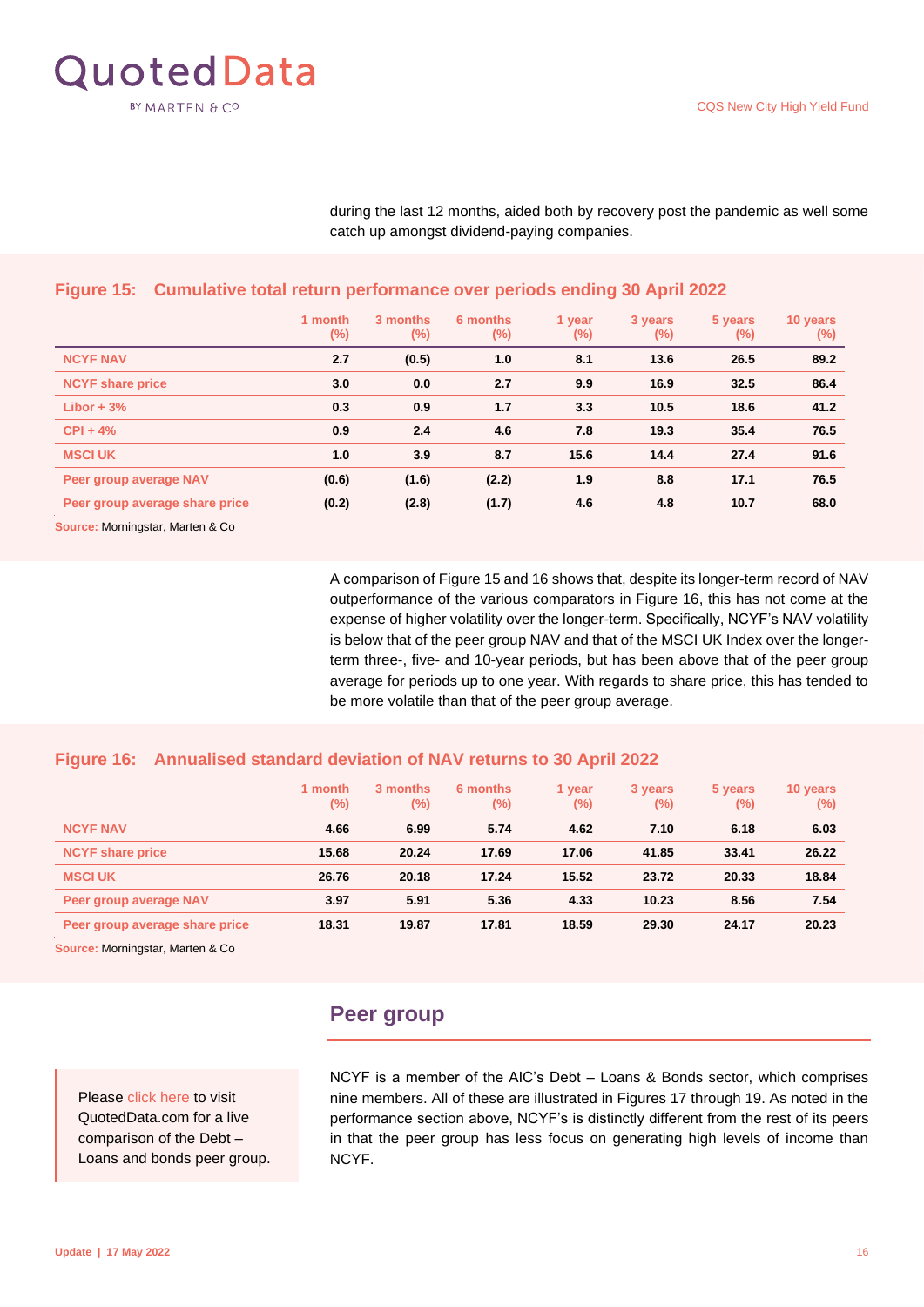

Members of Debt – Loans & Bonds will typically:

- have over 80% invested in general debt instruments such as secured loans and bonds and syndicated lending; and
- an investment objective/policy to invest in general debt instruments such as secured loans and bonds and syndicated lending.

As we have discussed previously, NCYF with its higher-yield focus, suffered more heavily than the peer group average during the COVID-related market rout of March 2020, but has benefitted strongly as economies have re-opened and the tensions on its underlying holdings have eased significantly. As we have commented in our previous notes, the manager had expected that, with limited exceptions, most of the credits impacted by COVID in NCYF's portfolio should pull to par over time. This has largely come to pass, which was reflected in NCYF's NAV performance during 2021, although, more recently, its NAV has suffered due to its holding in Raven Property, which owns logistics properties in Russia [\(this long-term holding is](#page-12-1)  [discussed in greater detail on page 13\)](#page-12-1). Raven Property Group accounted for 3.3% of NCYF's portfolio at the end of January and it lost around 65% of its value during February. Consequently, this has impacted NCYF's performance versus peers over the short term. To illustrate the point, as at the end of January 2022, NCYF ranked first over one-month, three-month, six-month and one-year periods in terms of its NAV performance versus its peers. Looking at the same periods to 31 March 2022, it had slipped to seventh, fourth, third and second places respectively, as is illustrated it in Figure 17 below.

|                                                         | 1 month<br>$(\% )$ | 3 months<br>$(\%)$ | 6 months<br>$(\%)$ | 1 year<br>$(\%)$ | 3 years<br>$(\%)$ | 5 years<br>$(\%)$ | 10 years<br>$(\%)$ |
|---------------------------------------------------------|--------------------|--------------------|--------------------|------------------|-------------------|-------------------|--------------------|
| <b>NCYF</b>                                             | 2.7                | (0.5)              | 1.0                | 8.1              | 13.6              | 26.5              | 89.2               |
| <b>Axiom European Financial Debt</b>                    | (0.9)              | (2.6)              | (1.6)              | 5.6              | 26.6              | 35.5              | N/A                |
| <b>CVC Credit Partners European</b><br><b>Opps. GBP</b> | (0.8)              | (1.4)              | (0.7)              | 5.0              | 14.4              | 24.4              | N/A                |
| <b>Henderson Diversified Income</b>                     | (5.0)              | (8.4)              | (10.8)             | (9.1)            | 6.0               | 12.7              | 72.3               |
| <b>Invesco Bond Income Plus</b>                         | (2.0)              | (4.1)              | (5.0)              | (3.4)            | 13.1              | 21.6              | 101.0              |
| <b>M&amp;G Credit Income</b>                            | 0.3                | (0.2)              | (0.2)              | $1.2$            | 10.9              | N/A               | N/A                |
| <b>NB Distressed Debt New Global</b>                    | 2.3                | 8.8                | 4.1                | 10.6             | (31.8)            | (30.1)            | N/A                |
| <b>NB Global Monthly Income</b>                         | (1.4)              | (2.5)              | (2.2)              | 0.2              | 10.9              | 17.2              | 43.6               |
| <b>TwentyFour Select Monthly Income</b>                 | (1.0)              | (3.4)              | (4.0)              | (1.5)            | 15.8              | 28.8              | N/A                |
| <b>NCYF</b> rank                                        | 1/9                | 3/9                | 2/9                | 2/9              | 4/9               | 3/8               | 2/4                |
| Sector arithmetic avg.                                  | (0.6)              | (1.6)              | (2.2)              | 1.9              | 8.8               | 17.1              | 76.5               |
| Sector arithmetic avg. exc. NCYF                        | (1.1)              | (1.7)              | (2.6)              | 1.1              | 8.2               | 15.7              | 72.3               |

#### **Figure 17: Peer group cumulative NAV total return performance to 30 April 2022**

**Source:** Morningstar, Marten & Co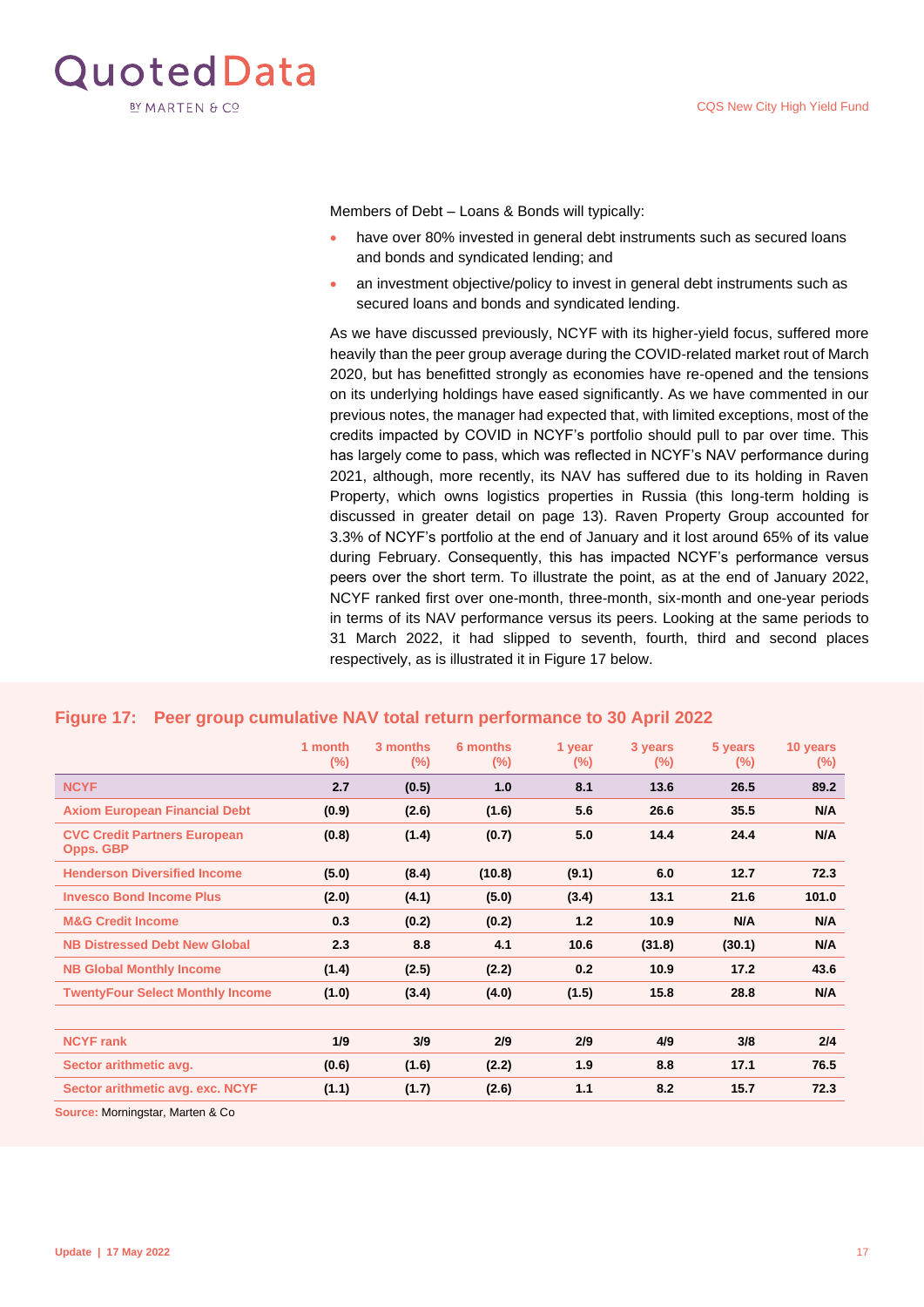

NCYF's focus on high yield doesn't appear to be at the expense of long-term performance.

We would once again argue that, irrespective of the short-term noise that is impacting markets due to the war in Ukraine and the lockdowns in China, longerterm time frames are the most relevant when seeking to assess NCYF's strategy. During the last 12 months, NCYF has benefitted as some positions have regained previously lost ground and the financial holdings have also benefitted as inflation has increased, raising the prospect of further interest rate rises. Reflecting the balance of these considerations, we think that the performance over the longer-term three-, five- and 10-year periods as potentially being more illustrative of what investors might expect to be able to achieve over the longer term, in absolute terms. It is noteworthy that NCYF's focus on high yield doesn't appear to be at the expense of long-term performance as it has tended to rank in the top half of its peer group for its NAV total returns for all of the periods provided in Figure 17.

Comparing Figure 17 (NAV total returns) and Figure 18 (share price total returns) shows that longer-term NAV and share price total returns are reasonably comparable, reflecting the fact that NCYF has for some time tended to trade around par or at a sensible premium. As we have discussed in previous notes, and is illustrated in [Figure 21 on page 23](#page-22-0), there was some disruption to this following the onset of COVID, but NCYF is once again trading at levels close to its five-year average premium, despite recent market difficulties.

|                                                         | 1 month<br>$(\%)$ | 3 months<br>$(\%)$ | 6 months<br>$(\%)$ | 1 year<br>$(\%)$ | 3 years<br>$(\%)$ | 5 years<br>$(\%)$ | 10 years<br>$(\%)$ |
|---------------------------------------------------------|-------------------|--------------------|--------------------|------------------|-------------------|-------------------|--------------------|
| <b>NCYF</b>                                             | 3.0               | 0.0                | 2.7                | 9.9              | 16.9              | 32.5              | 86.4               |
| <b>Axiom European Financial Debt</b>                    | (1.1)             | (8.2)              | (0.7)              | (1.8)            | 21.7              | 23.0              | N/A                |
| <b>CVC Credit Partners European</b><br><b>Opps. GBP</b> | (0.5)             | (1.9)              | (0.5)              | 3.7              | 8.3               | 17.2              | N/A                |
| <b>Henderson Diversified Income</b>                     | (1.6)             | (7.0)              | (7.9)              | (10.4)           | (4.2)             | 4.1               | 56.1               |
| <b>Invesco Bond Income Plus</b>                         | (1.3)             | (3.2)              | (3.6)              | (4.8)            | 12.5              | 17.5              | 92.5               |
| <b>M&amp;G Credit Income</b>                            | 1.0               | 5.4                | 4.9                | 4.6              | 8.7               | N/A               | N/A                |
| <b>NB Distressed Debt New Global</b>                    | 0.0               | (3.7)              | (3.7)              | 36.8             | (49.7)            | (48.9)            | N/A                |
| <b>NB Global Monthly Income</b>                         | (0.2)             | (0.9)              | (0.8)              | 5.8              | 13.2              | 14.2              | 37.0               |
| <b>TwentyFour Select Monthly Income</b>                 | (1.2)             | (5.7)              | (5.6)              | (2.5)            | 16.2              | 26.3              | N/A                |
|                                                         |                   |                    |                    |                  |                   |                   |                    |
| <b>NCYF</b> rank                                        | 1/9               | 2/9                | 2/9                | 2/9              | 2/9               | 1/8               | 2/4                |
| Sector arithmetic avg.                                  | (0.2)             | (2.8)              | (1.7)              | 4.6              | 4.8               | 10.7              | 68.0               |
| Sector arithmetic avg. exc. NCYF                        | (0.6)             | (3.1)              | (2.2)              | 3.9              | 3.3               | 7.6               | 61.9               |

#### **Figure 18: Peer group cumulative share price total return performance to 30 April 2022**

**Source:** Morningstar, Marten & Co

NCYF remains one the largest funds in the peer group.

NCYF remains one the largest funds in the peer group – it is the second-largest in terms of market capitalisation. When we last published, NCYF was a little smaller than CVC Credit Partners European Opportunities when its two share classes (sterling and Euro) were combined. However, asset growth and share issuance has seen NCYF overtake the combined total of the CVC fund. Despite this, NCYF remains in second place, but is now behind Invesco Bond Income Plus (BIPS),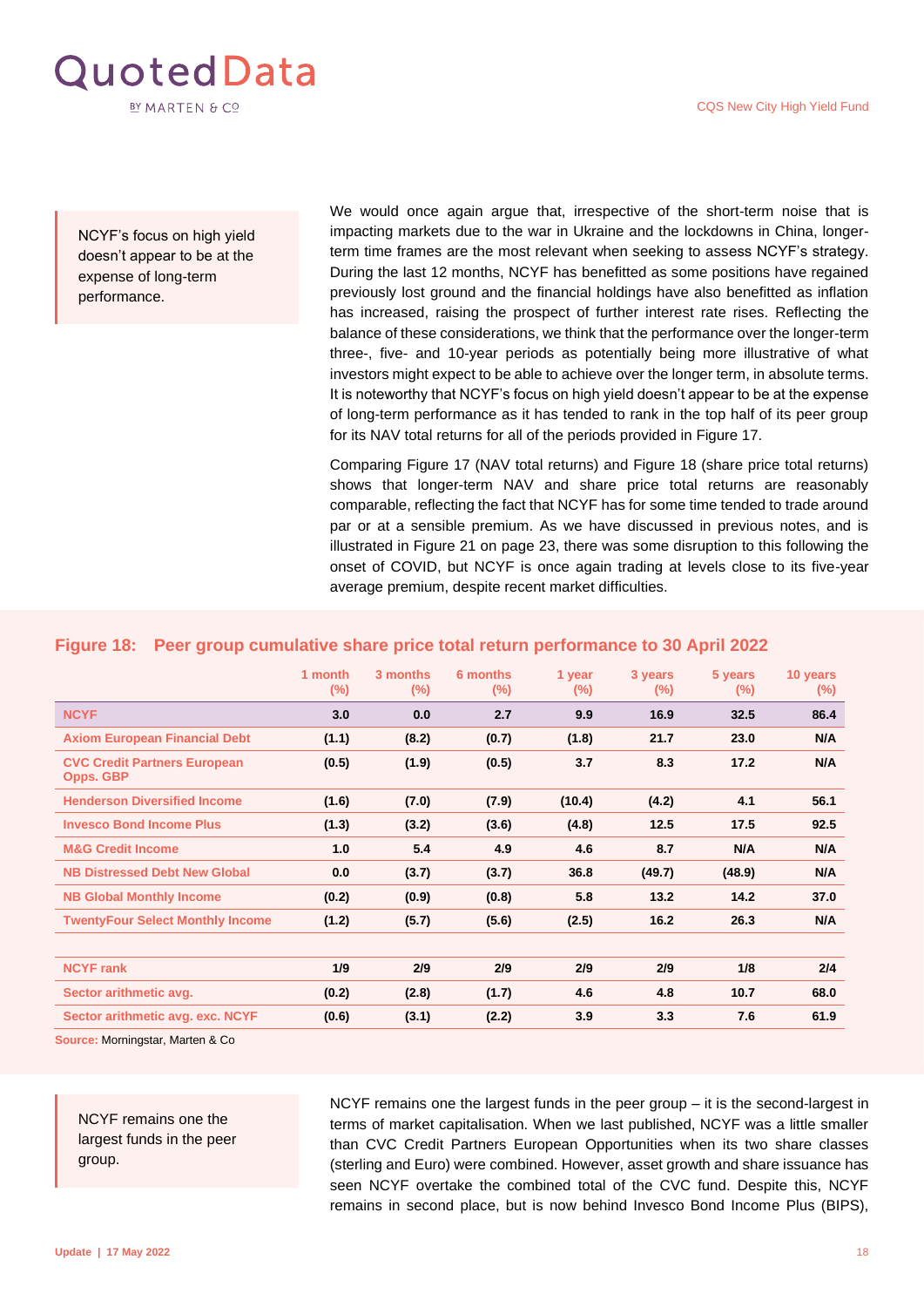

which was formed by the merger of City Merchants High Yield and Invesco Enhanced Income in May 2021. When we last published, City Merchants High Yield was the fourth largest fund in the Debt - loans and bonds peer group (behind a combined CVC Credit Opportunities and were both in this peer group, NCYF and NB Global Monthly Income), while Invesco Enhanced Income was the eighth largest (out of 10). Following the scheme of reconstruction that facilitated the merger, BIPS received £130.2m of assets from Invesco Enhanced Income, pushing it into the top spot. However, while NCYF has been in demand and has been issuing shares, BIPS has not made any issuances since the merger and so, if these current trends continue, NCYF may grow to once again be the largest fund in the sector.

#### **Figure 19: Peer group comparison – size, fees, discount, yield and gearing as at 13 May 2022**

|                                                         | <b>Market</b><br>cap (fm) | St. dev. of<br><b>NAV returns</b><br>over 5 years | <b>Ongoing</b><br>charges<br>$(\%)$ | Perf. fee  | Premium/<br>(discount)<br>$(\% )$ | <b>Dividend</b><br><b>vield</b><br>$(\%)$ | <b>Gross</b><br>gearing<br>$(\%)$ | <b>Net</b><br>gearing<br>$(\% )$ |
|---------------------------------------------------------|---------------------------|---------------------------------------------------|-------------------------------------|------------|-----------------------------------|-------------------------------------------|-----------------------------------|----------------------------------|
| <b>NCYF</b>                                             | 254.3                     | 6.2                                               | 1.26                                | <b>No</b>  | 6.0                               | 8.3                                       | 13.8                              | 13.3                             |
| <b>Axiom European</b><br><b>Financial Debt</b>          | 81.8                      | 9.9                                               | 1.49                                | <b>Yes</b> | (10.3)                            | 6.7                                       | 2.7                               | (5.3)                            |
| <b>CVC Credit Partners</b><br><b>European Opps. GBP</b> | 140.7                     | 11.1                                              | 1.56                                | <b>No</b>  | (4.2)                             | 5.0                                       | 3.6                               | 3.6                              |
| <b>Henderson Diversified</b><br><b>Income</b>           | 134.5                     | 7.7                                               | 0.93                                | <b>No</b>  | (7.8)                             | 6.1                                       | 21.2                              | 17.2                             |
| <b>Invesco Bond Income</b><br><b>Plus</b>               | 278.2                     | 5.0                                               | 0.87                                | <b>No</b>  | (6.0)                             | 6.7                                       | 16.7                              | 14.7                             |
| <b>M&amp;G Credit Income</b>                            | 141.1                     | 5.4                                               | 1.09                                | <b>No</b>  | 1.4                               | 4.0                                       | <b>Nil</b>                        | (2.2)                            |
| <b>NB Distressed Debt</b><br><b>New Global</b>          | 16.0                      | 14.1                                              | 1.57                                | <b>Yes</b> | (39.5)                            | <b>Nil</b>                                | <b>Nil</b>                        | (8.0)                            |
| <b>NB Global Monthly</b><br><b>Income</b>               | 211.1                     | 6.6                                               | 1.12                                | <b>No</b>  | (3.8)                             | 6.2                                       | <b>Nil</b>                        | (3.7)                            |
| <b>TwentyFour Select</b><br><b>Monthly Income</b>       | 177.5                     | 11.1                                              | 1.16                                | <b>No</b>  | 2.0                               | 7.6                                       | <b>Nil</b>                        | (1.5)                            |
| <b>NCYF</b> rank                                        | 2/9                       | 3/9                                               | 6/9                                 |            | 9/9                               | 1/9                                       | 7/9                               | 7/9                              |
| Sector arithmetic avg.                                  | 159.5                     | 8.6                                               | 1.23                                |            | (6.9)                             | 6.3                                       | 6.4                               | 3.1                              |
| Sector arithmetic avg.<br>exc. NCYF                     | 147.6                     | 8.9                                               | 1.22                                |            | (8.5)                             | 6.0                                       | 5.5                               | 1.9                              |

**Source:** The AIC, Morningstar, Company factsheets, Marten & Co. Notes: 1) Neither of the funds whose management contracts include a performance fee (Axiom European Financial Debt and NB Distressed Debt) paid one for their last financial year and so the ongoing charge ratios provided are both inclusive and exclusive of performance fees. 2) Gross and net gearing figures as at 30 April 2022, with the exception of the following: Axiom European Financial Debt (as at 31 December 2021 – sourced from its annual results), CVC Credit Partners European Opportunities (as at 31 March 2022 – sourced from its most recent factsheet), M&G Credit Income (as at 28 February 2022 – sourced from its most recent factsheet), NB Distressed Debt (as at 31 December 2021 – sourced from its most recent quarterly factsheet), NB Global Monthly Income (as at 31 December 2021 – sourced from its annual results), and TwentyFour Select Monthly Income (as at 31 March 2022 – sourced from its most recent factsheet). In each case this is the most recently publicly available information. 3) Market cap and dividend yield are ranked in increasing size order (the larger the market cap or dividend yield, the higher the ranking). All other rankings are in decreasing size order (the lower the standard deviation of returns, the lower the ongoing charges ratio, the lower the value of the premium/(discount), the lower the gross and net gearing, all correspond to a higher ranking).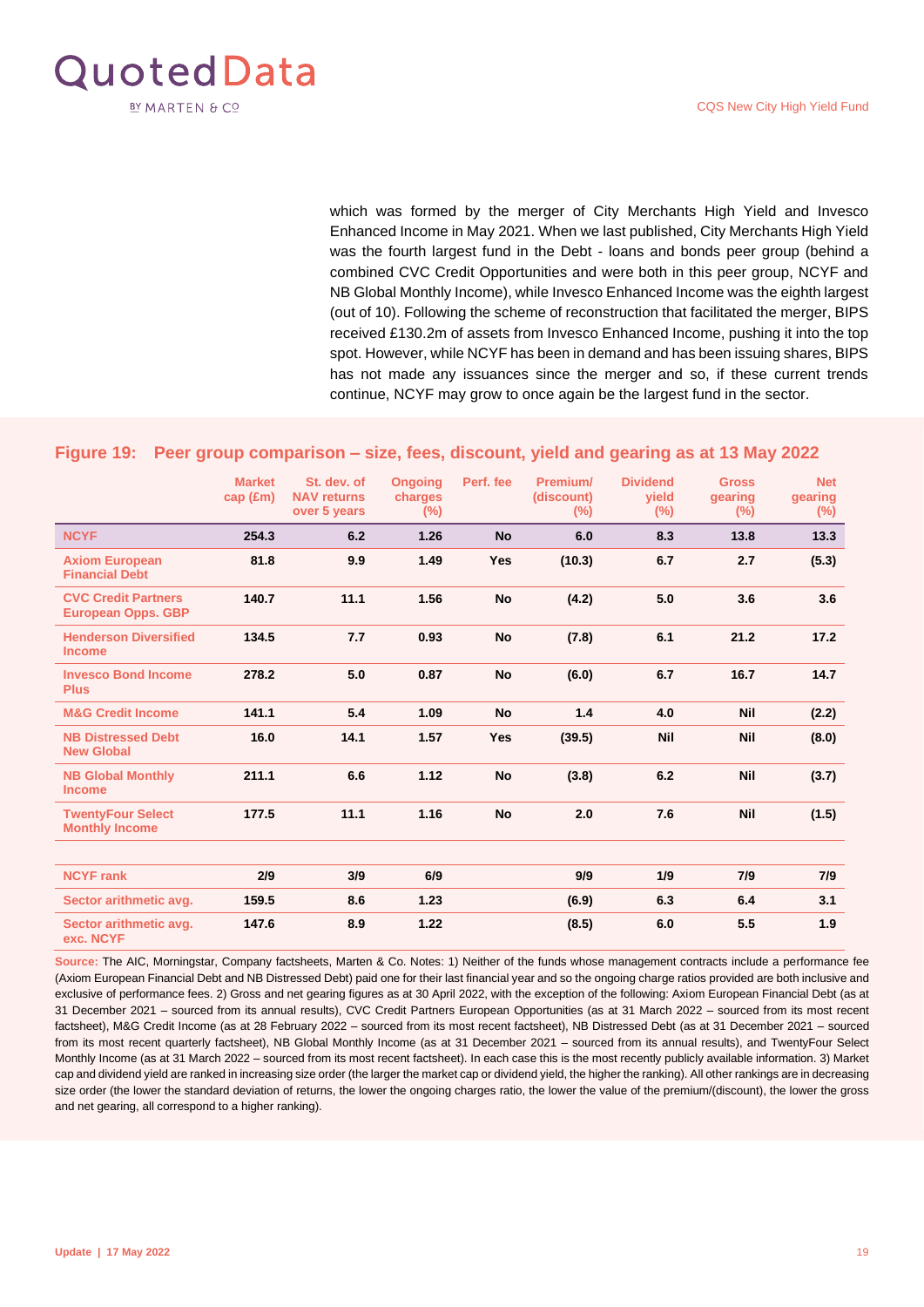

NCYF has the highest rating in the sector, by a significant margin.

NCYF's ongoing charges ratio is in line with the sector average for the peer group.

The volatility of NCYF's NAV returns is markedly below the sector average.

NCYF has the highest rating in the sector, by a significant margin. During February, NCYF's share price fell by 1.5%, while its NAV fell by 2.9% (so its premium actually expanded) but, as can be seen by comparing figures 17 and 18, this largely reversed in March (its NAV fell by 0.2% but its share price fell by 1.5%). In comparison, the sector average NAV (excluding NCYF) fell by 1.2% in February and a further 0.1% in March, while the average share price fell by 1.3% in February and a further 0.7% in March. April saw more of the same – NCYF's NAV gained 2.7%, while its share price gained 3.0%. In comparison, the peer group average (excluding NCYF) was a fall of 1.1% in NAV and a fall of 0.6% in share price. We think NCYF's premium rating reflects both its high yield and the market's view on how NCYF will perform if inflation does continue to climb.

NCYF's ongoing charges ratio is close to the sector average for the peer group (1.26% versus an average of 1.22% for the peer group excluding NCYF) but should continue to fall as it grows its asset base. Most ongoing charges ratios within this subsector have ticked up during 2021, reflecting the fact that asset values dropped last year, which meant that fixed costs were spread over a smaller asset base, but this should correct itself if asset values continue on their path of recovery.

NCYF has recently been trading at a premium in the five to six per cent range and has been issuing stock (we have previously noted that NCYF tends to issue stock when its premium is in excess of five to six per cent). We expect that if this rating persists that NCYF will continue to expand and this should, all things being equal, continue to exert downward pressure on NCYF's ongoing charges ratio (the reverse is also true). NCYF, like most of the funds in this peer group, does not pay a performance fee. Gearing (borrowing) is another consideration and this can be more of a concern for investors when markets are at more elevated levels. It appears that most of NCYF's peers continue to be running net cash positions and are therefore less exposed in the event that markets fall back but will suffer more heavily from cash drag if markets continue to progress.

Optically, Henderson Diversified (HDIV) appears to be running a higher level of gearing then NCYF, but the bulk of this is achieved by using credit derivatives (both long and short) on the Markit iTraxx European Crossover Index, and so HDIV may not be as exposed to the market as it appears.

The volatility of NCYF's NAV returns continues to be the third-lowest in the peer group and markedly below the sector average, which is perhaps surprising given its higher-yield focus. As we have previously noted, this suggests that the extra yield does not come at the expense of higher volatility.

## <span id="page-19-0"></span>**Quarterly dividend payments**

Subject to market conditions and the company's performance, financial position and financial outlook, the board intends to pay an attractive level of dividend income to shareholders on a quarterly basis. The company intends to pay all dividends as interim dividends.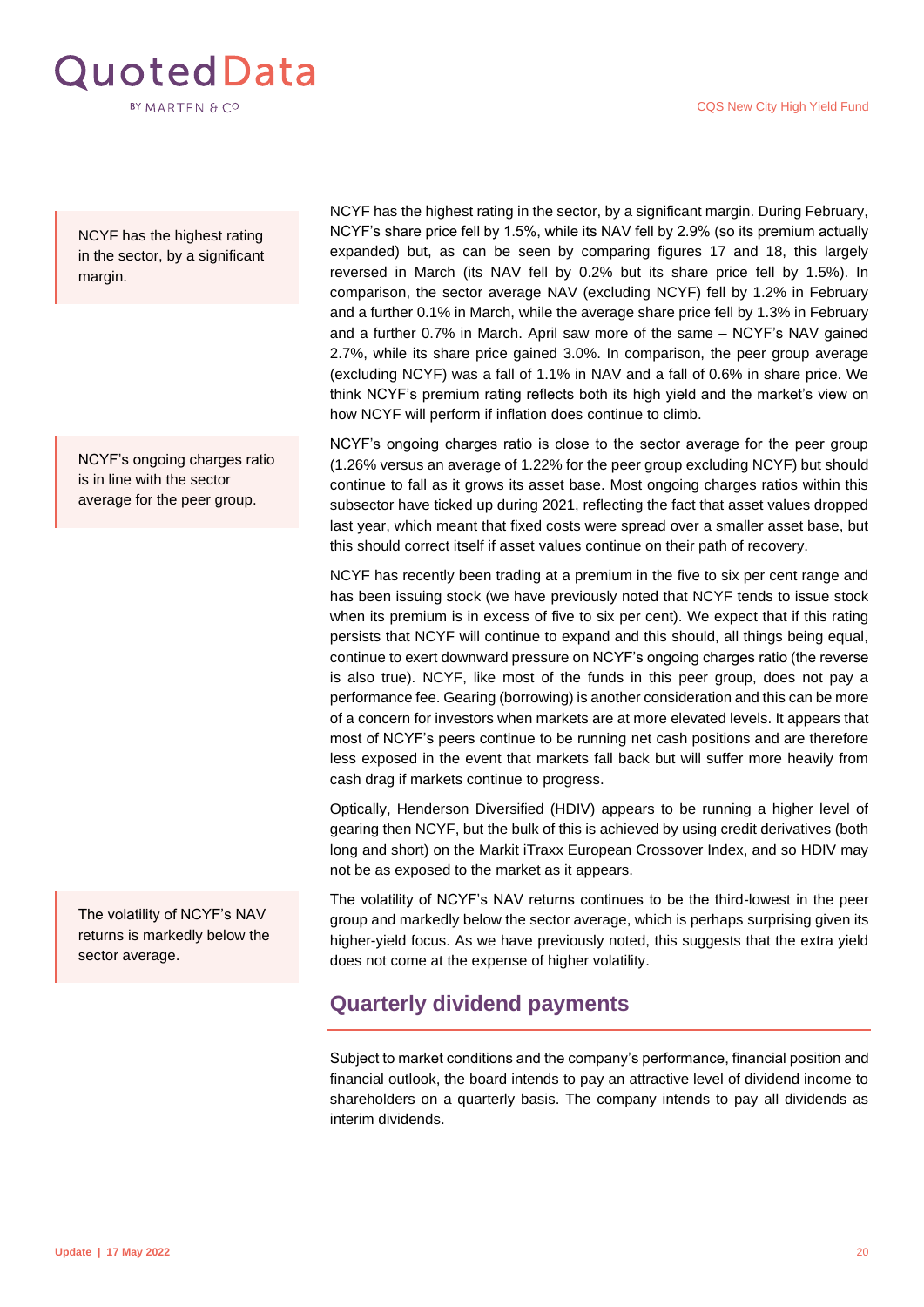

The total annual dividend has increased every year since launch.

For a given financial year, the first interim dividend is paid in November (2021: 1.00p) with the second, third and fourth interims paid in February, May and August. As illustrated in Figure 20 below, the quarterly dividend rate paid for the first quarter has been maintained for the second and third interims in February and May, which is followed by a larger 'balloon payment' for the fourth quarter. Although not a formal aspect of NCYF's dividend policy, the total annual dividend has increased every year since launch.

During the last twelve months, NCYF has paid a total dividend of 4.47p per share, which is a yield of 8.3% on its share price of 54.0p per share as at 13 May 2022.

With rising inflation and particularly rising energy costs, there are increasing concerns about how this will affect western economies and the businesses that operate within them. However, NCYF's manager says that he is confident that the businesses whose credits are held within NCYF's portfolio are well positioned to pass on cost increases and to therefore meet their financial obligations. In the absence of a serious deterioration of the situation in Ukraine, the manager is not expecting to see a significant impact on NCYF's revenue account at the current time.



#### **Figure 20: NCYF revenue income and dividend by financial year (ended 30 June)**

**Source:** CQS New City High Yield Fund, Marten & Co

The board avoids issuing stock close to ex-dividend dates to protect NCYF's revenue reserve.

#### **85% of one year's worth of dividends in reserve**

As Figure 20 shows, with the exception of the financial year ended 30 June 2021, which bore the brunt of COVID, NCYF's revenue income has exceeded its dividend in recent years allowing the company to build on its revenue reserve. As at 30 June 2020, NCYF had a revenue reserve of 4.15p per share (30 June 2019: 4.09p), which gave it plenty of scope to maintain and, in fact, fractionally increase its dividend for the year ended 30 June 2021. This was in line with the guidance that was provided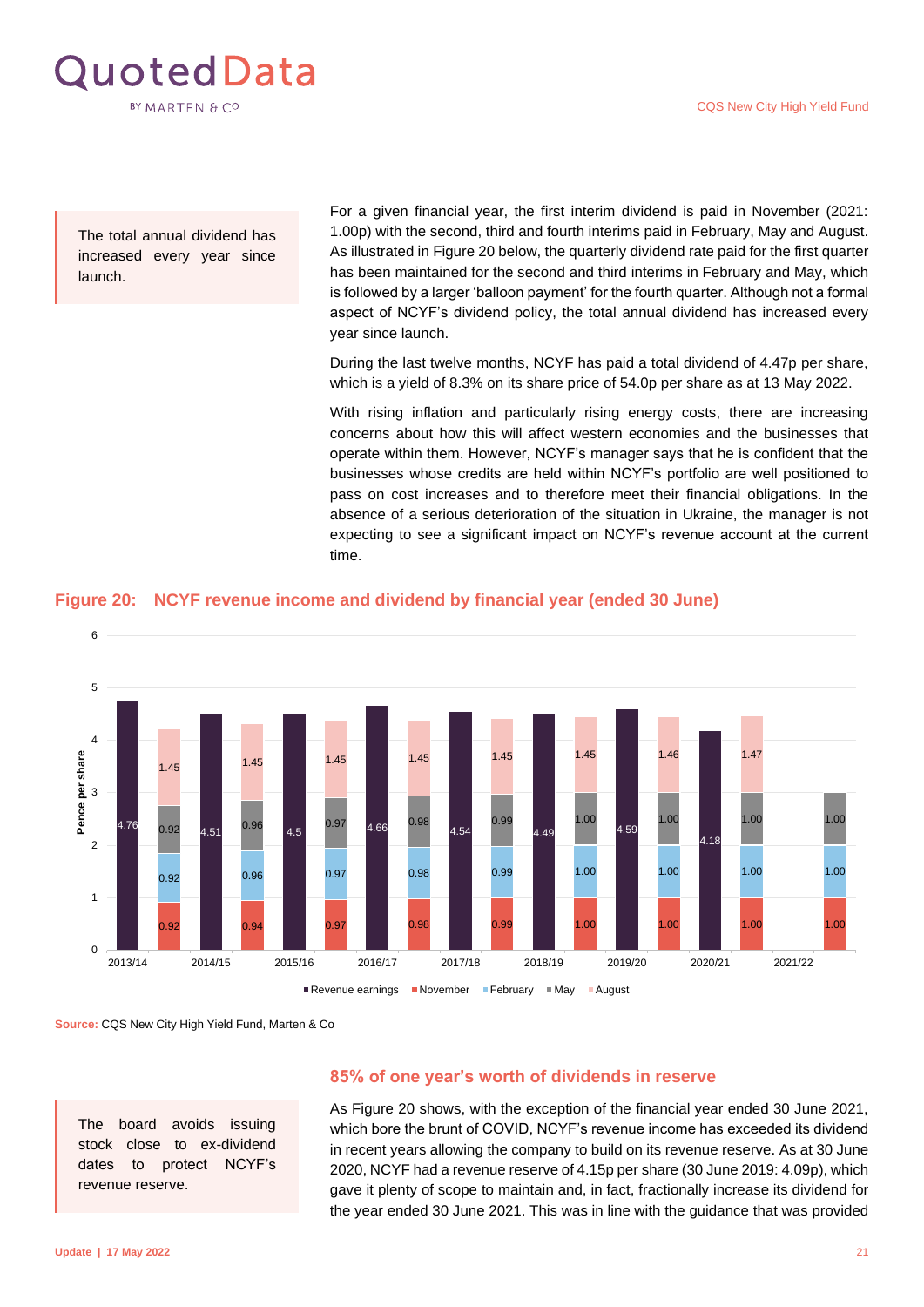

The outlook for NCYF's revenue account should be positive.

NCYF has predominantly traded at a premium during the last five years.

NCYF's premium rating reflects strong underlying demand for its strategy.

in the interim results announcement on 26 February 2021, when NCYF's board said that, in the absence of unforeseen circumstances, it expected to follow the same pattern of dividend payments as declared the previous year and to maintain or slightly increase the total level of dividends for the year.

As at 30 June 2021, NCYF had a revenue reserve of 3.78p per share, which is equivalent to 85% of the total dividend paid for that financial year. This provides the board with plenty of scope to maintain or even modestly increase the dividend in the future, by utilising the reserves, should it be necessary to do so. However, as the global economy continues to re-open, the companies in which NCYF is invested should have greater capacity to service their debts and, in the limited cases where these are in arrears, there should be better capacity for these to be made good. In addition, NCYF has significant exposure to financials and real assets, which should benefit from higher interest rates if the trend towards higher inflation continues. Therefore, in the absence of further significant restrictions, which seems increasingly unlikely, the outlook for NCYF's revenue account should be positive. This should allow NCYF to start to expand its revenue reserves again.

## <span id="page-21-0"></span>**Premium/(discount)**

As illustrated in Figure 21, NCYF has predominantly traded at a premium during the last five years. As we have previously discussed, there was some disruption to this with the advent of COVID. NCYF's discount spiked to ridiculous levels in March 2020 but recovered swiftly, albeit for the following 12 months it tended to trade at premium in the zero to five per cent range rather than the typical five to 10 per cent premium that it had traded at in the years prior to the outbreak. More recently, NCYF has returned to trading at a premium that is more in line with its longer-term fiveyear average and at the narrower end of its pre-covid range.

As events have unfolded in Eastern Europe, NCYF has experienced a modest fall in its NAV, which has not been matched by a commensurate fall in its share price, so NCYF's premium has expanded a little. This goes against the general trend, as most London-listed investment companies have experienced a modest discount widening since the Russian offensive began. We think that in the currently uncertain market environment, investors value the manager's conservative approach, the solidity of the asset class NCYF is invested in, as well as the focus of the portfolio on reliable jurisdictions. As we have discussed elsewhere in this note, NCYF's only direct exposure to Russia was its investment in Raven Property Group [\(see](#page-12-1)  [page 13](#page-12-1)), which is valued at zero in NCYF's NAV. This means that there is no further downside to that investment and the potential for some upside should the situation improve.

#### **Share issuance continues**

As we have previously discussed, NCYF's premium has reflected strong underlying demand as for its strategy, which has allowed an ongoing programme of share issuance. Despite trading at a tighter premium following COVID, NCYF was still able to issue stock and grow (following the market rout, NCYF was able to issue stock as soon as 28 May 2020); however, the pace of equity issuance has picked up during the last 12 months as the premium has strengthened. By way of illustration,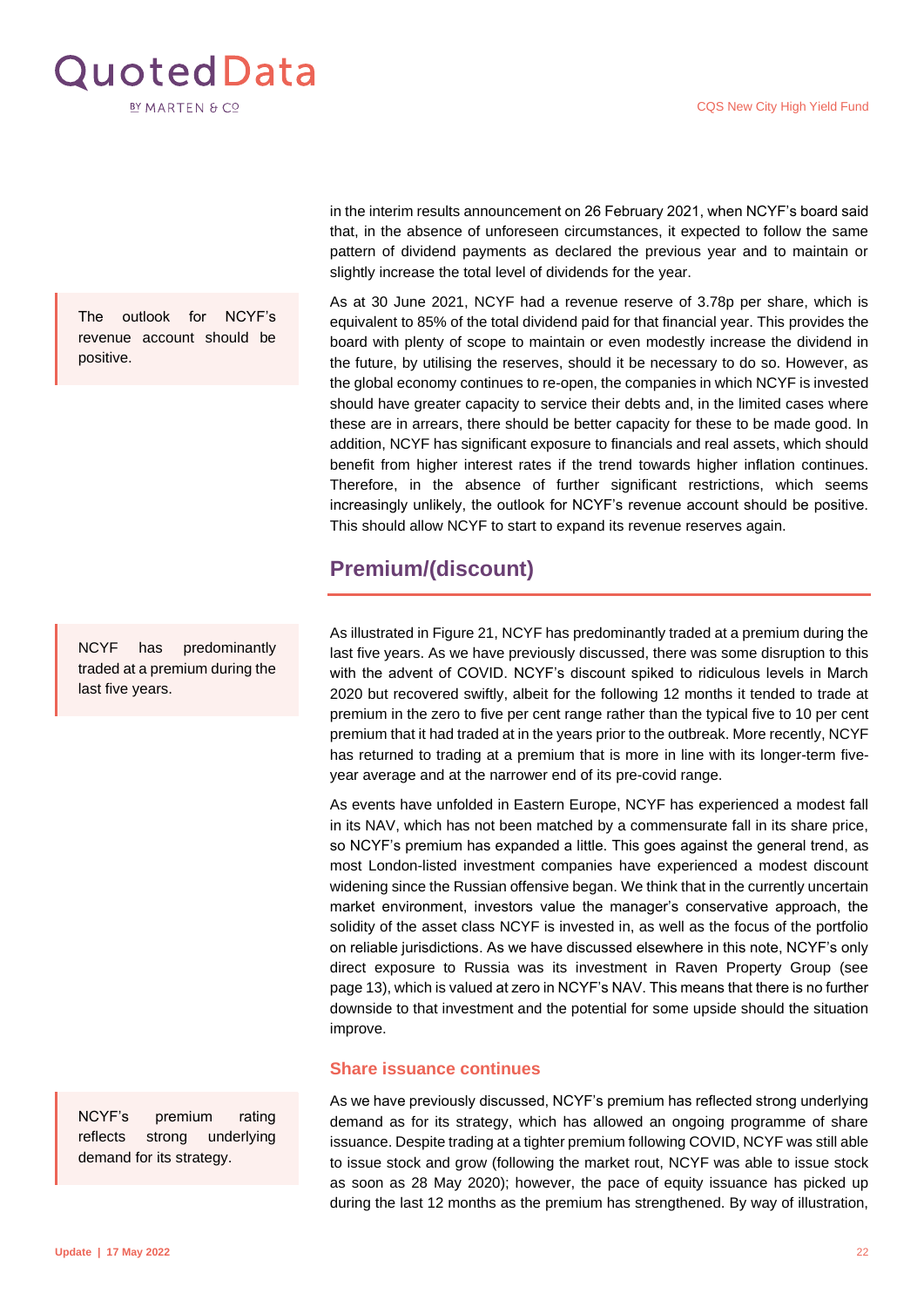<span id="page-22-0"></span>

during 2020 NCYF issued 9.7m shares (or 2.27% of its issued share capital at the beginning of the year), while 2021 saw the issuance of 27.35m shares (or 6.27% of its issued share capital of the beginning of the year). NCYF has tended to issue stock when its premium is in excess of five to six per cent. The manager and board say that they did look to repurchase stock when the discount was elevated in 2020 but there was negligeable liquidity at the prevailing prices and so this proved to be impossible. So far this year, NCYF has issued 7.30m shares at around a 5% premium to NAV.

As we discussed on page 22, NCYF has tended to trade at a marked premium to the Debt – Loans and bonds sector average, and this continues to be the case (the COVID-related market collapse in March 2020 being the one obvious exception, although this was relatively short lived). Figure 21 illustrates two situations were NCYF's premium over the sector has narrowed significantly. One instance was at the beginning of February 2018 when early signs of inflation in the US (as economic growth accelerated), coupled with signs of rising wages (which had stagnated for a number of years) led to fears of an increase in interest rates and concerns that this would lead to a bond market rout. The second was in early March 2021, when markets were initially concerned by the prospect of a steepening yield curve, which was exacerbated by comments from Jerome Powell (the chairman of the Federal Reserve) that the Fed would be "patient" on rising inflation.



#### **Figure 21: NCYF Premium/(discount) over five years**

**Source:** Morningstar, Marten & Co \*Note: the peer group comprises members of the AIC's Debt – Loans & Bonds sector.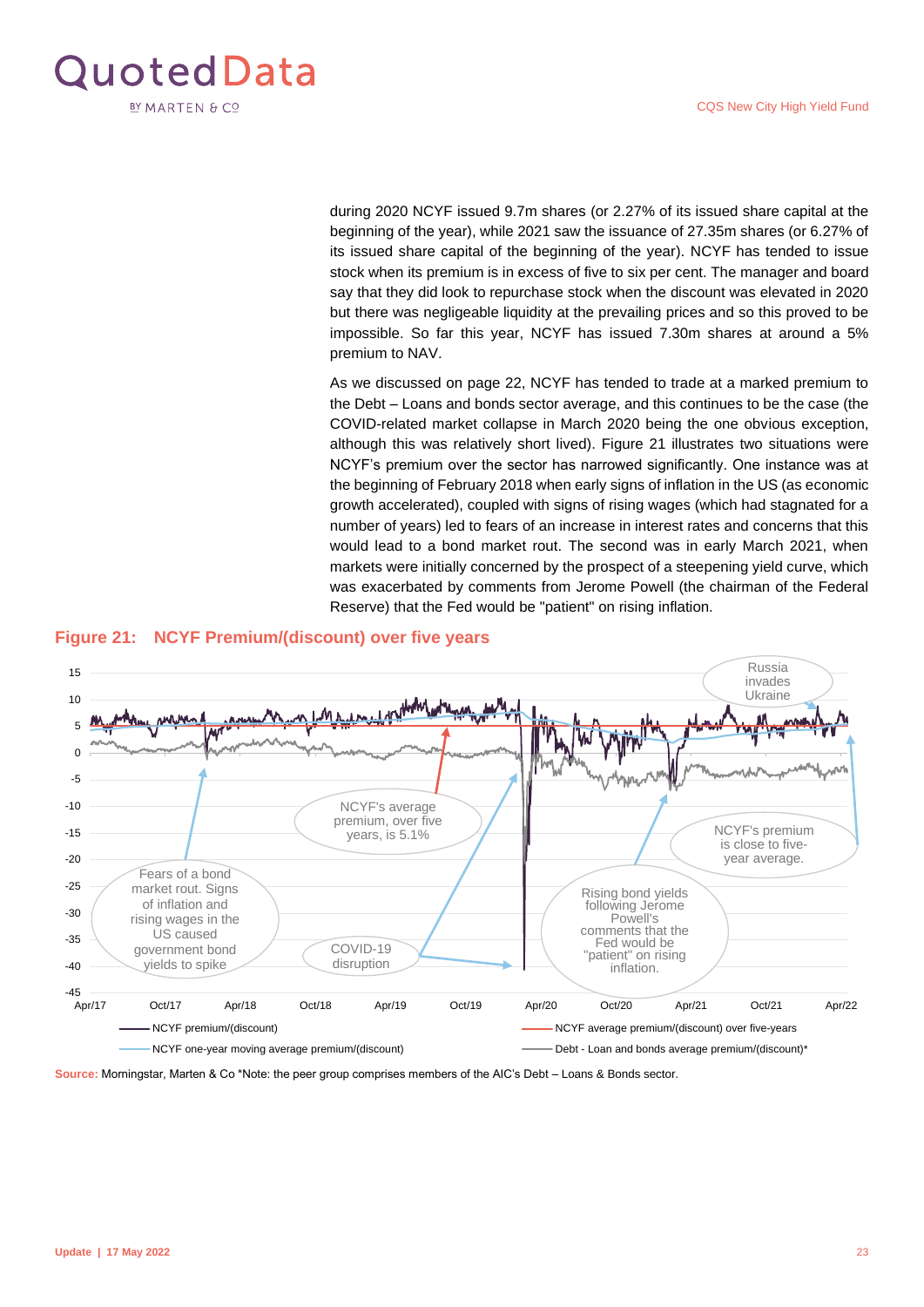

NCYF's portfolio has a significant exposure to financials which should benefit from rising interest rates.

NCYF's manager is keen to see the fund grow in a measured way.

Further information can be found at: [ncim.co.uk](https://ncim.co.uk/)

The manager seeks securities that are undervalued by the market.

More recently, inflation has been on the rise again (in many instances this has been driven by supply constraints that have not eased as quickly as demand has returned as the global economy has continued to re-open), with US inflation reaching 7% in December (the highest rate seen for decades) and inflation in the UK hitting a similar level recently. However, as illustrated in Figure 21, the impact on NCYF's discount appears to have been muted at best. We think that this reflects a greater appreciation by the market of the resilience of NCYF's holdings following the pandemic, as well as a greater appreciation that NCYF has a significant exposure to financials that should actually benefit from rising interest rates.

#### **Premium/(discount) control**

NCYF has the authority to issue up to 10% of its issued share capital and repurchase up to 14.99% of its issued share capital, which gives it mechanisms through which it can moderate its premium or discount. The board says that it monitors the level of the company's discount or premium to NAV, although there is no formal target for either and there is no formal discount control mechanism in place.

As we have discussed previously, NCYF's manager is keen to see the fund grow in a measured way. Considerable care is taken not to dilute the revenue account, and the manager wants to be sure that any new issuance can cover itself in terms of revenue income generated until the next ex-dividend date. It would appear that the board is open to providing liquidity to the market at the 5% to 6% premium level, although this is by no means guaranteed. However, issuing new shares at a premium to NAV is accretive to existing shareholders and, all things being equal, share issuance should continue to put downward pressure on NCYF's ongoing charges ratio (by spreading its fixed costs over a larger asset base) and increase liquidity in NCYF's shares, to the benefit of all shareholders.

## <span id="page-23-0"></span>**Fund profile**

<span id="page-23-1"></span>**A predominantly higher-yielding fixed income exposure** 

NCYF's aim is to provide a high level of quarterly income, with the prospect of capital growth, through investment in a portfolio of predominantly higher-yielding fixed income securities, with the flexibility to invest in equities and equity-related securities.

Investments are typically made in securities which the manager has identified as undervalued by the market and which it believes will generate above-average income returns relative to their risk, thereby also generating the scope for capital appreciation. The manager seeks to exploit opportunities presented by the fluctuating yield base of the market and from redemptions, conversions, reconstructions and take-overs to generate capital growth.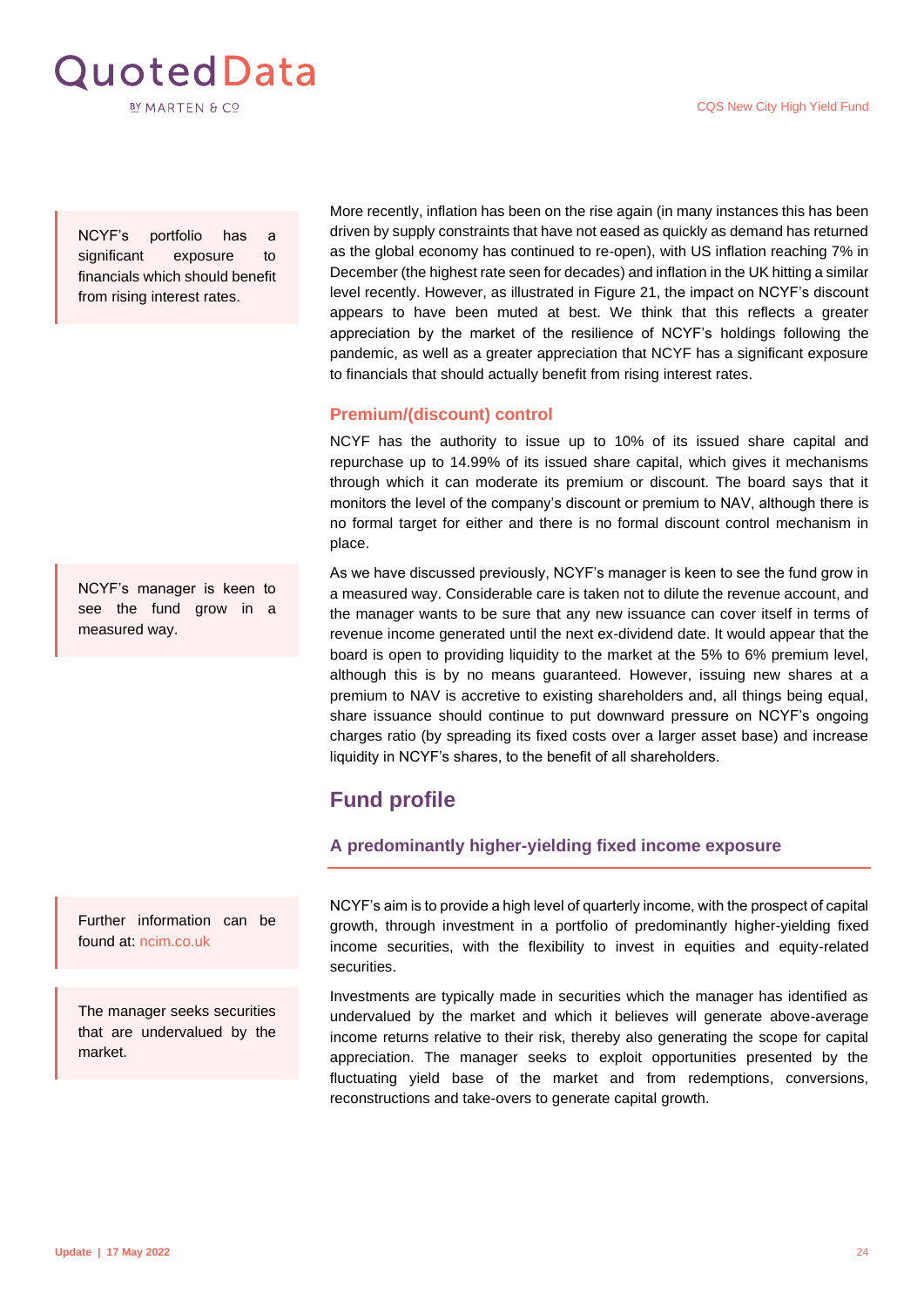

#### <span id="page-24-0"></span>**CQS Group and New City Investment Managers**

NCIM has managed NCYF since its launch in March 2007.

Lead manager Ian Francis has over 35 years of investment experience.

We believe that, over the longer term, NCYF should be able to provide both a real return as well as a return that exceeds Libor by a margin. We are therefore including comparisons against Libor + 3% and CPI + 4% in this report.

New City Investment Managers (NCIM) has been NCYF's investment manager since its launch in March 2007. NCIM also managed NCYF's immediate predecessor (NCYT) from 2004 until its assets were rolled over into NCYF in March 2007. On 1 October 2007, NCIM joined the CQS Group, a global diversified asset manager running multiple strategies with AUM of US\$20.7bn as at 31 March 2022.

<span id="page-24-1"></span>**Ian "Franco" Francis – "not ready to throttle back just yet"**

Ian, a partner at CQS and Head of New City, has day-to-day responsibility for managing NCYF's portfolio. Ian joined NCIM in 2007. He has well over 35 years' investment experience, primarily in the fixed interest and convertible spheres, having worked for Collins Stewart, West LB Panmure, James Capel and Hoare Govett. Ian is able to draw on the expertise of a 23-strong credit analysis team at CQS.

In past notes we have commented on Ian's ongoing commitment to the fund. He recently reiterated this. In his own words, he continues to enjoy what he's doing, has no plans to retire and is "not ready to throttle back just yet".

<span id="page-24-2"></span>**Constructed without reference to a benchmark**

Reflecting its fixed income focus, the manager's absolute return mindset and the diversity of its holdings, NCYF's portfolio is not constructed with reference to any benchmark index. NCYF uses the FTSE 100 index for performance comparison purposes in its reports, but its board explicitly says that this is used in the absence of a meaningful benchmark index. We have included comparisons against the MSCI UK index in this report. We also believe that, over the longer term, NCYF should be able to provide both a real return (one that exceeds consumer inflation by a margin) as well as a return that exceeds the Libor rate by a margin. We are therefore including comparisons against Libor + 3% and CPI + 4% but we would stress that these are not formal benchmarks for NCYF.

#### <span id="page-24-3"></span>**Comprehensive five-stage ESG investment process**

NCYF's manager, CQS, operates a five-stage process that specifically looks at environmental, social and governance (ESG) factors in its sector research process. This includes modelling and internal ratings with ESG methodologies applied to both public and private debt. Discussion and debate is encouraged during the ESG internal analysis, both within the CQS research team and with portfolio managers.

This is followed by an evaluation. Portfolio Managers are required to consider (to an appropriate degree having regard to their investment strategy) ESG risks as part of their investment decision-making. This includes, but is not limited to:

• Environmental: Climate Change, Water Stress, Biodiversity and Land Use, Toxic Emissions and Waste and Environment Opportunities.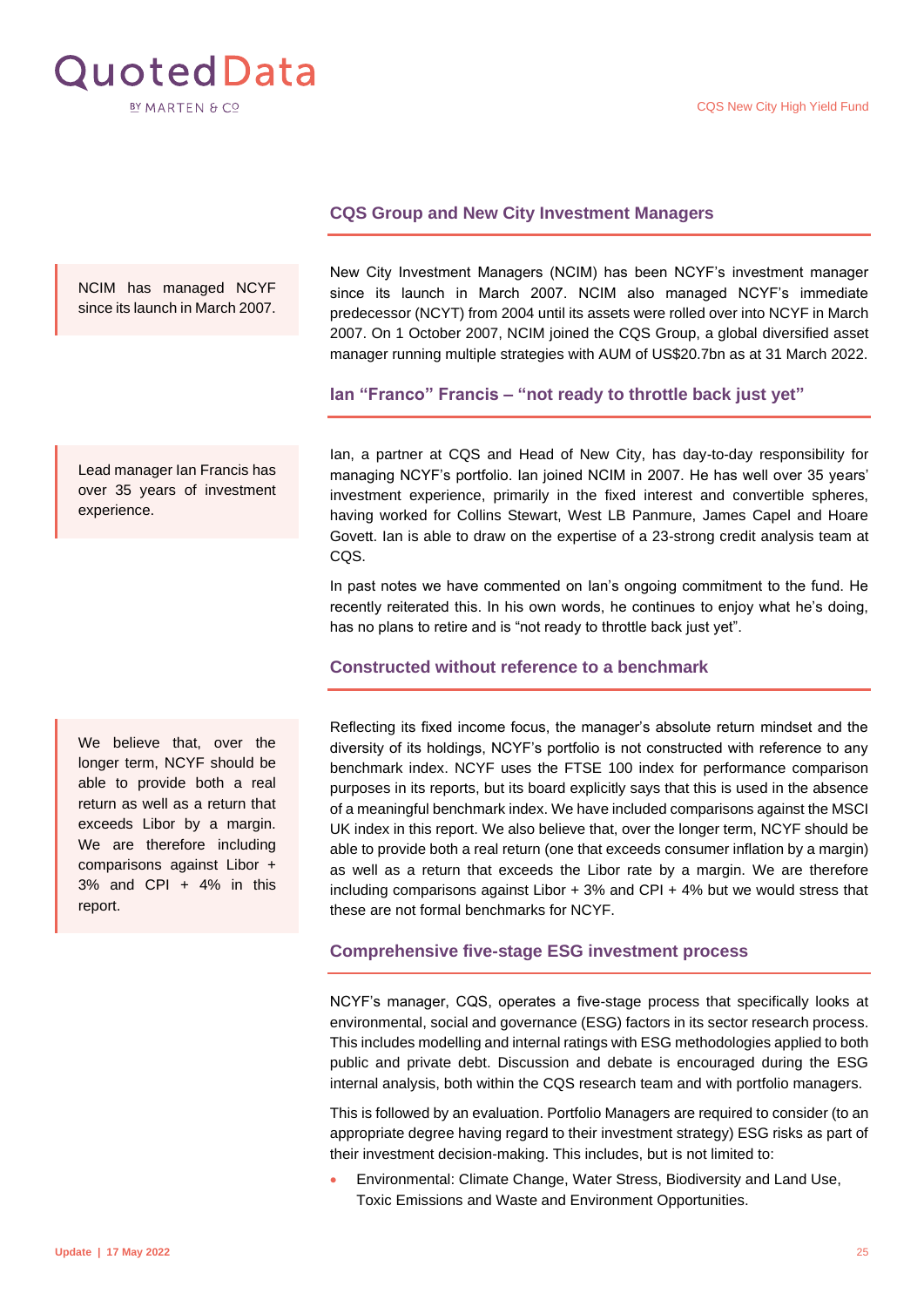

- Social: Labour management, Health and Safety, Privacy and Data Security, Stakeholder Opposition and Social Opportunities, Mobility and Diversity.
- Governance: Corporate Governance and Corporate Behaviour including Ethics, Corruption, Instability, Diversity and Remuneration.

CQS is either a signatory or supporter of:

- United Nations: Principles for Responsible Investment (UN PRI)
- Task Force on Climate-Related Financial Disclosures (TCFD)
- CDP ("CDP", formerly Carbon Disclosure Project)
- Standards Board for Alternative Investments (SBAI, formerly HFSB)
- Climate Action 100+

CQS also plans to become a signatory of the UK Stewardship Code.

The five-stage ESG investment process is made up as follows:

- Incorporate incorporation of third-party ESG metrics into CQS's systems.
- Evaluate evaluation of ESG factors in the sector research process. This includes modelling, analysis, internal ratings and deployment into the manager's front office systems. CQS makes it clear to investee companies that it is serious about ESG considerations.
- Decide portfolio managers consider ESG analysis as part of their investment decision-making.
- Engage engage with companies on ESG matters. This may involve proxy voting, influence or control positions. It could also lead to a decision not to trade, change exposure or exit a position.
- Monitor periodically re-assess the ESG research on companies. Portfolio managers receive weekly, proprietary fund-level ESG risk reporting for portfolio management and research teams. There is also a watching brief across newswires for developing ESG issues.

At the time that NCYF's annual report for the year ended 30 June 2021 was written, 30% of its portfolio was covered by the MSCI's ESG rating service. It is not unusual for fixed income portfolios to have a low level of ESG ratings coverage. Reflecting this, CSQ has been researching alternative metrics, including the Weighted Average Carbon Intensity (WACI), which is a measure of the portfolio's exposure to carbonintensive companies, expressed in tonnes of carbon dioxide per million US\$ of revenue. WACI follows the MSCI methodology, taking the carbon intensity of a company where available, and where carbon intensity is not available for a given company, the average carbon intensity for the corresponding Global Industry Classification Standard (GICS) Sub Industry is taken. For NCYF's portfolio, the WACI for its portfolio was 238 compared to the broader credit universe, which is 250.

NCYF's weighted average carbon intensity is below the average for the broader credit universe.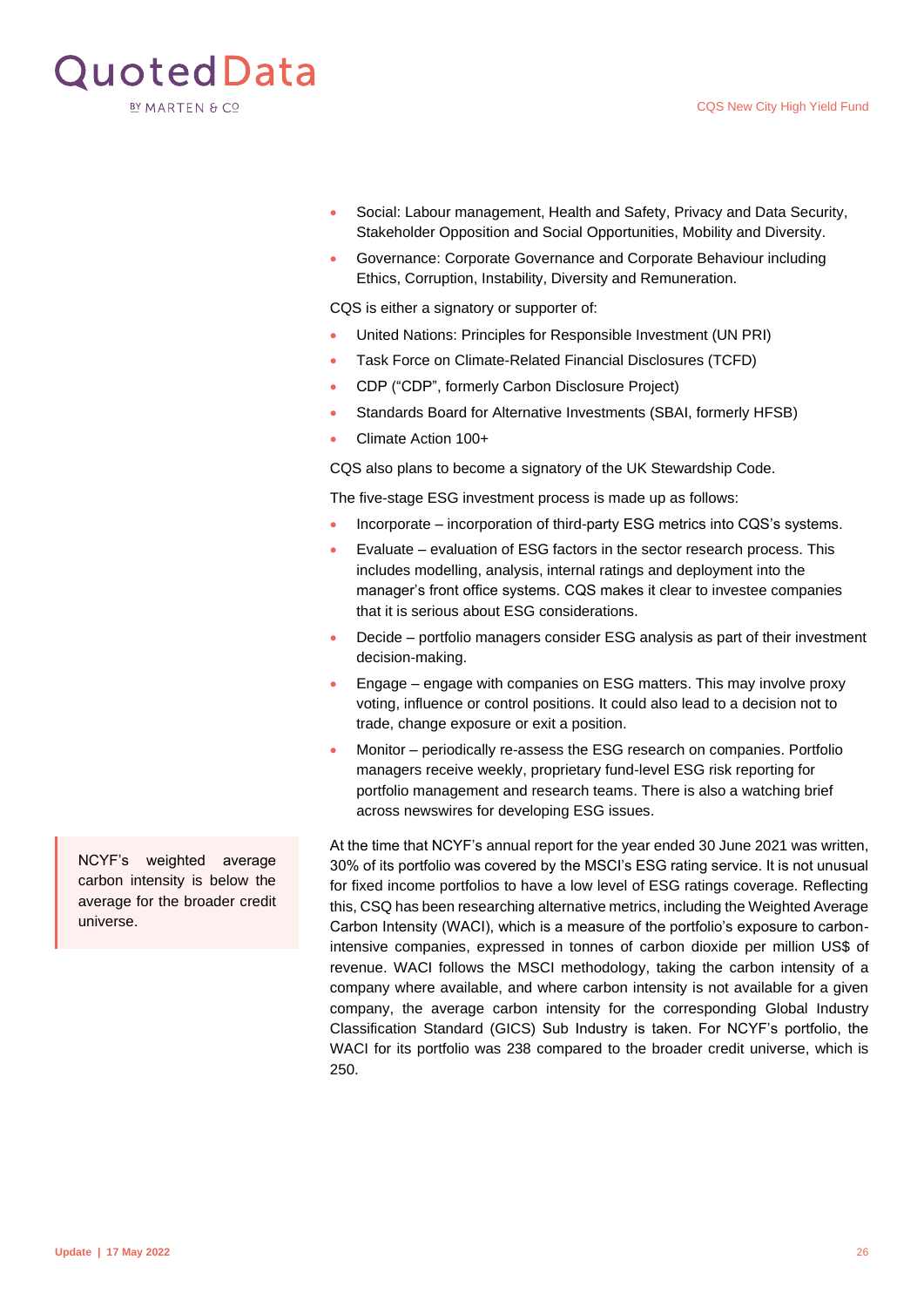<span id="page-26-1"></span>

## <span id="page-26-0"></span>**Previous publications**

Readers interested in further information about NCYF, such as investment process, fees, capital structure, trust life and the board, may wish to read our annual overview note [A short-term opportunity?,](https://quoteddata.com/research/cqs-city-high-yield-fund-shortterm-opportunity-qd/) published on 15 April 2021, as well as our previous update note and our initiation note (details are provided in Figure 22 below). You can read the notes by clicking on them in Figure 22 or by visiting our website.

#### **Figure 22: QuotedData's previously published notes on NCYF**

| <b>Title</b>                     | Note type              |                  |
|----------------------------------|------------------------|------------------|
| "Conservative and boring"        | <b>Initiation</b>      | 28 March 2018    |
| Escalators do not go to the sky! | Update                 | 13 November 2018 |
| Same as it ever was              | <b>Annual overview</b> | 29 July 2019     |
| <b>Sitting pretty</b>            | Update                 | 30 June 2020     |
| A short-term opportunity?        | <b>Annual overview</b> | 15 April 2020    |
| Source: Marten & Co.             |                        |                  |